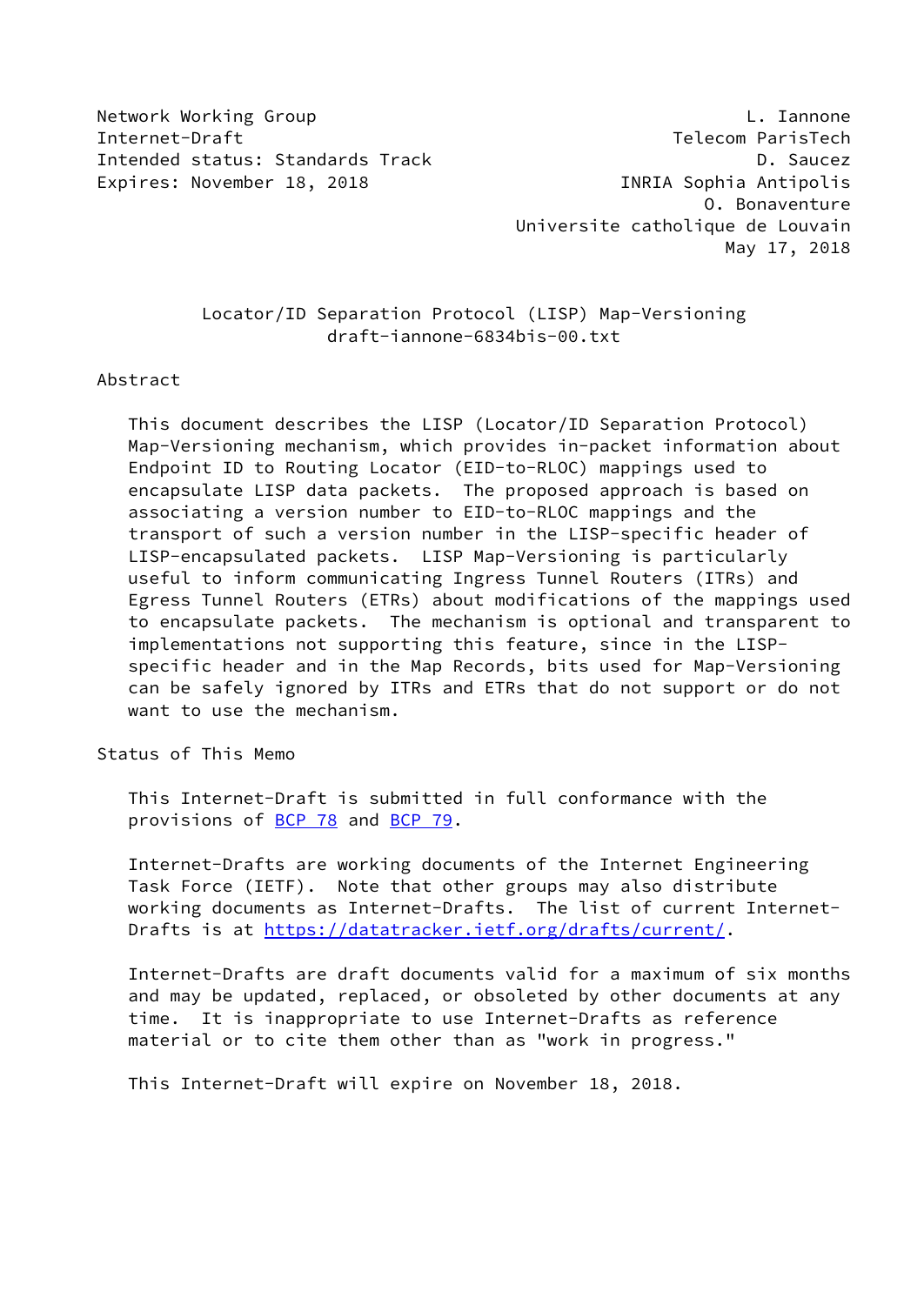Internet-Draft LISP Map-Versioning May 2018

Copyright Notice

 Copyright (c) 2018 IETF Trust and the persons identified as the document authors. All rights reserved.

This document is subject to **[BCP 78](https://datatracker.ietf.org/doc/pdf/bcp78)** and the IETF Trust's Legal Provisions Relating to IETF Documents [\(https://trustee.ietf.org/license-info](https://trustee.ietf.org/license-info)) in effect on the date of publication of this document. Please review these documents carefully, as they describe your rights and restrictions with respect to this document. Code Components extracted from this document must include Simplified BSD License text as described in Section 4.e of the Trust Legal Provisions and are provided without warranty as described in the Simplified BSD License.

# Table of Contents

| 2.<br>3.<br>EID-to-RLOC Map-Version Number<br>4.<br>$\overline{5}$ . Dealing with Map-Version Numbers<br>Handling Destination Map-Version Number<br>5.1.<br>$\overline{9}$<br>$5.2$ . Handling Source Map-Version Number<br>$\underline{6}$ . LISP Header and Map-Version Numbers<br>7.<br>LISP Generic Protocol Encapsulation (GPE) Header and Map-<br>10<br>Map Record and Map-Version 11<br>8.<br>12<br>Benefits and Case Studies for Map-Versioning $\cdot \cdot \cdot \cdot \cdot \cdot$<br>9.<br>12<br>$9.1$ . Map-Versioning and Unidirectional Traffic<br>13<br>$9.2$ . Map-Versioning and Interworking<br>13<br>$9.2.1$ . Map-Versioning and Proxy-ITRs<br>$9.2.2$ . Map-Versioning and LISP-NAT<br>14 |
|-----------------------------------------------------------------------------------------------------------------------------------------------------------------------------------------------------------------------------------------------------------------------------------------------------------------------------------------------------------------------------------------------------------------------------------------------------------------------------------------------------------------------------------------------------------------------------------------------------------------------------------------------------------------------------------------------------------------|
|                                                                                                                                                                                                                                                                                                                                                                                                                                                                                                                                                                                                                                                                                                                 |
|                                                                                                                                                                                                                                                                                                                                                                                                                                                                                                                                                                                                                                                                                                                 |
|                                                                                                                                                                                                                                                                                                                                                                                                                                                                                                                                                                                                                                                                                                                 |
|                                                                                                                                                                                                                                                                                                                                                                                                                                                                                                                                                                                                                                                                                                                 |
|                                                                                                                                                                                                                                                                                                                                                                                                                                                                                                                                                                                                                                                                                                                 |
|                                                                                                                                                                                                                                                                                                                                                                                                                                                                                                                                                                                                                                                                                                                 |
|                                                                                                                                                                                                                                                                                                                                                                                                                                                                                                                                                                                                                                                                                                                 |
|                                                                                                                                                                                                                                                                                                                                                                                                                                                                                                                                                                                                                                                                                                                 |
|                                                                                                                                                                                                                                                                                                                                                                                                                                                                                                                                                                                                                                                                                                                 |
|                                                                                                                                                                                                                                                                                                                                                                                                                                                                                                                                                                                                                                                                                                                 |
|                                                                                                                                                                                                                                                                                                                                                                                                                                                                                                                                                                                                                                                                                                                 |
|                                                                                                                                                                                                                                                                                                                                                                                                                                                                                                                                                                                                                                                                                                                 |
|                                                                                                                                                                                                                                                                                                                                                                                                                                                                                                                                                                                                                                                                                                                 |
|                                                                                                                                                                                                                                                                                                                                                                                                                                                                                                                                                                                                                                                                                                                 |
|                                                                                                                                                                                                                                                                                                                                                                                                                                                                                                                                                                                                                                                                                                                 |
|                                                                                                                                                                                                                                                                                                                                                                                                                                                                                                                                                                                                                                                                                                                 |
| $9.2.3$ . Map-Versioning and Proxy-ETRs<br>14                                                                                                                                                                                                                                                                                                                                                                                                                                                                                                                                                                                                                                                                   |
| 9.3. RLOC Shutdown/Withdraw<br>14                                                                                                                                                                                                                                                                                                                                                                                                                                                                                                                                                                                                                                                                               |
| Map-Version Additional Use Cases<br>15<br>9.4.                                                                                                                                                                                                                                                                                                                                                                                                                                                                                                                                                                                                                                                                  |
| 15                                                                                                                                                                                                                                                                                                                                                                                                                                                                                                                                                                                                                                                                                                              |
| 10.1. Map-Versioning against Traffic Disruption<br>16                                                                                                                                                                                                                                                                                                                                                                                                                                                                                                                                                                                                                                                           |
| 10.2. Map-Versioning against Reachability Information DoS<br>16                                                                                                                                                                                                                                                                                                                                                                                                                                                                                                                                                                                                                                                 |
| 17                                                                                                                                                                                                                                                                                                                                                                                                                                                                                                                                                                                                                                                                                                              |
| 18                                                                                                                                                                                                                                                                                                                                                                                                                                                                                                                                                                                                                                                                                                              |
| 18                                                                                                                                                                                                                                                                                                                                                                                                                                                                                                                                                                                                                                                                                                              |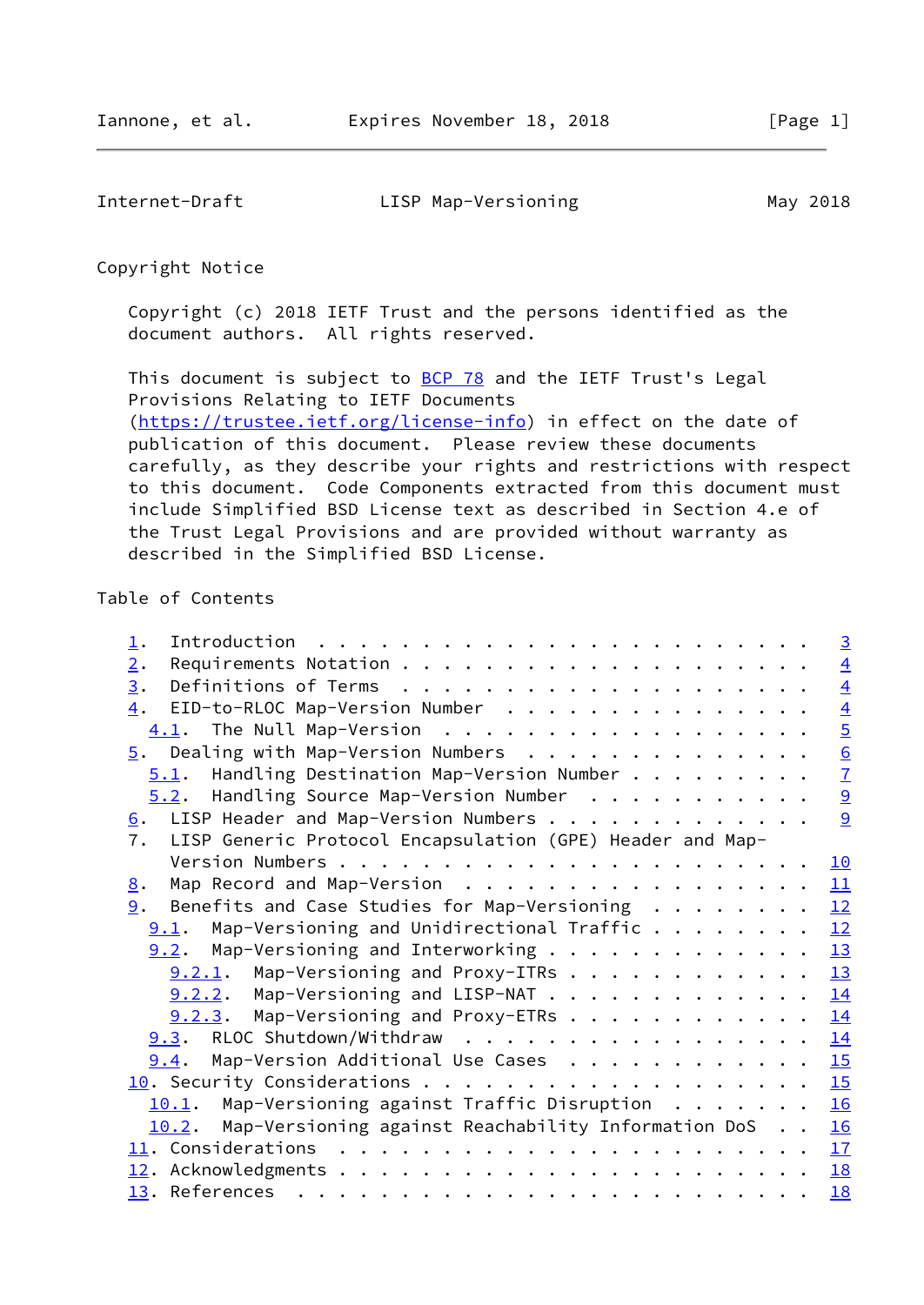| 13.1. Normative References 18   |  |  |  |  |  |  |  |  |  |
|---------------------------------|--|--|--|--|--|--|--|--|--|
| 13.2. Informative References 19 |  |  |  |  |  |  |  |  |  |
|                                 |  |  |  |  |  |  |  |  |  |

| Iannone, et al. |  | Expires November 18, 2018 |  | [Page 2] |  |
|-----------------|--|---------------------------|--|----------|--|
|                 |  |                           |  |          |  |

<span id="page-2-1"></span>Internet-Draft **LISP Map-Versioning May 2018** 

## <span id="page-2-0"></span>[1](#page-2-0). Introduction

 This document describes the Map-Versioning mechanism used to provide information on changes in the EID-to-RLOC (Endpoint ID to Routing Locator) mappings used in the LISP (Locator/ID Separation Protocol [\[I-D.ietf-lisp-rfc6830bis](#page-20-2)][I-D.ietf-lisp-rfc6833bis]) context to perform packet encapsulation. The mechanism is totally transparent to xTRs (Ingress and Egress Tunnel Routers) not supporting or not using such functionality.

 The basic mechanism is to associate a Map-Version number to each LISP EID-to-RLOC mapping and transport such a version number in the LISP specific header. When a mapping changes, a new version number is assigned to the updated mapping. A change in an EID-to-RLOC mapping can be a change in the RLOCs set, by adding or removing one or more RLOCs, but it can also be a change in the priority or weight of one or more RLOCs.

When Map-Versioning is used, LISP-encapsulated data packets contain the version number of the two mappings used to select the RLOCs in the outer header (i.e., both source and destination). These version numbers are encoded in the 24 low-order bits of the first longword of the LISP header and indicated by a specific bit in the flags (first 8 high-order bits of the first longword of the LISP header). Note that not all packets need to carry version numbers.

 When an ITR (Ingress Tunnel Router) encapsulates a data packet, with a LISP header containing the Map-Version numbers, it puts in the LISP-specific header two version numbers:

- 1. The version number assigned to the mapping (contained in the EID to-RLOC Database) used to select the source RLOC.
- 2. The version number assigned to the mapping (contained in the EID to-RLOC Cache) used to select the destination RLOC.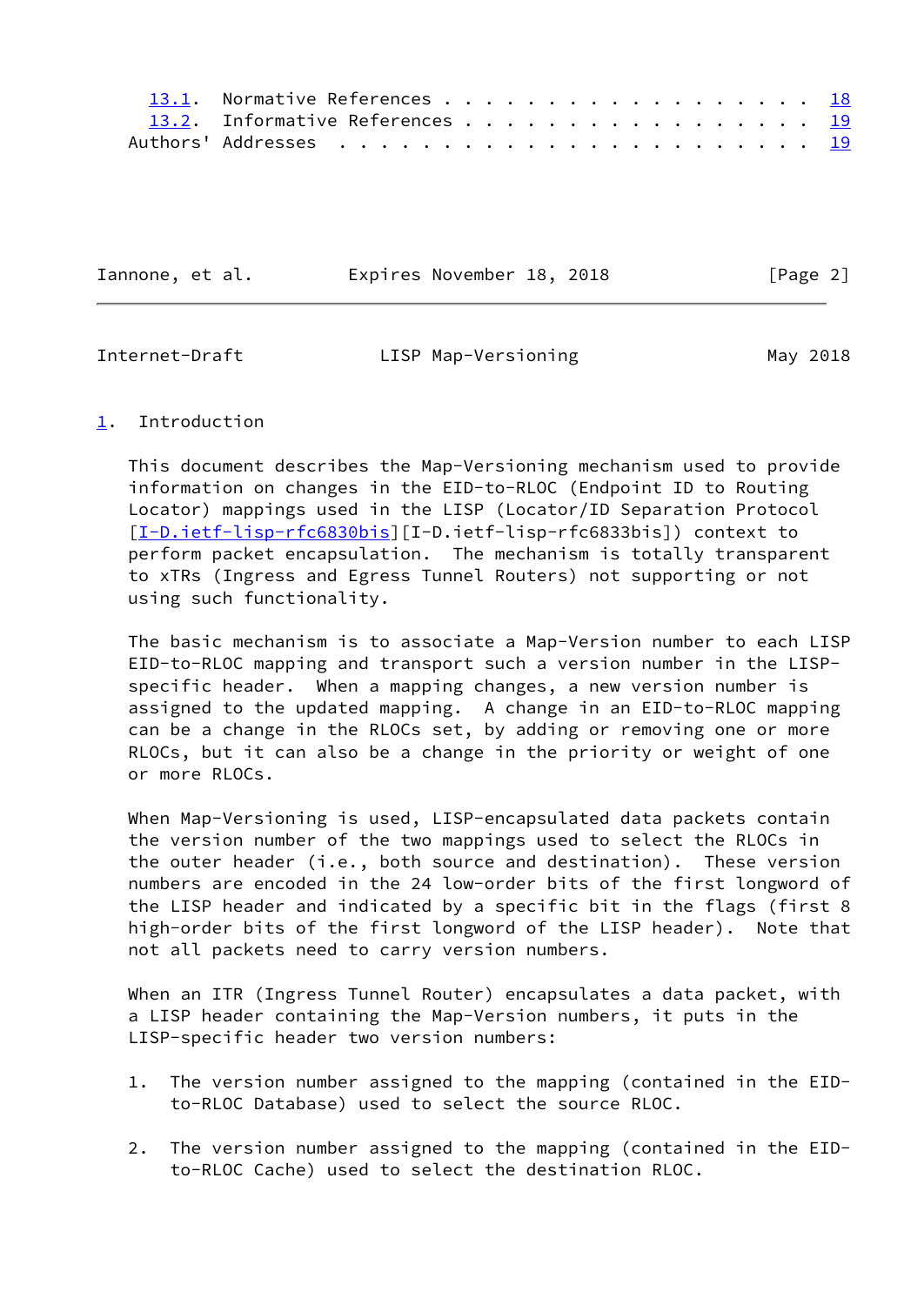This operation is two-fold. On the one hand, it enables the ETR (Egress Tunnel Router) receiving the packet to know if the ITR is using the latest mapping version that any ETR at the destination EID site would provide to the ITR in a Map-Reply. If this is not the case, the ETR can send to the ITR a Map-Request containing the updated mapping or solicit a Map-Request from the ITR (both cases are already defined in [[I-D.ietf-lisp-rfc6833bis\]](#page-20-3)). In this way, the ITR can update its EID-to-RLOC Cache. On the other hand, it enables an ETR receiving such a packet to know if it has in its EID-to-RLOC Cache the latest mapping for the source EID (in the case of bidirectional traffic). If this is not the case, a Map-Request can be sent.

| Iannone, et al. | Expires November 18, 2018 |  | [Page 3] |
|-----------------|---------------------------|--|----------|
|-----------------|---------------------------|--|----------|

<span id="page-3-1"></span>Internet-Draft LISP Map-Versioning May 2018

 COnsiderations about the deployment of LISP Map-Versioning for Internet traffic are discussed in [Section 11.](#page-18-0)

<span id="page-3-0"></span>[2](#page-3-0). Requirements Notation

 The key words "MUST", "MUST NOT", "REQUIRED", "SHALL", "SHALL NOT", "SHOULD", "SHOULD NOT", "RECOMMENDED", "MAY", and "OPTIONAL" in this document are to be interpreted as described in [\[RFC2119](https://datatracker.ietf.org/doc/pdf/rfc2119)].

<span id="page-3-2"></span>[3](#page-3-2). Definitions of Terms

 This document uses terms already defined in the main LISP specification (, [\[I-D.ietf-lisp-rfc6830bis](#page-20-2)] [\[I-D.ietf-lisp-rfc6833bis](#page-20-3)]). Here, we define the terms that are specific to the Map-Versioning mechanism. Throughout the whole document, Big Endian bit ordering is used.

 Map-Version number: An unsigned 12-bit integer is assigned to an EID-to-RLOC mapping, not including the value 0 (0x000).

- Null Map-Version: The 12-bit null value of 0 (0x000) is not used as a Map-Version number. It is used to signal that no Map-Version number is assigned to the EID-to-RLOC mapping.
- Source Map-Version number: This Map-Version number of the EID-to- RLOC mapping is used to select the source address (RLOC) of the outer IP header of LISP-encapsulated packets.

Destination Map-Version number: This Map-Version number of the EID-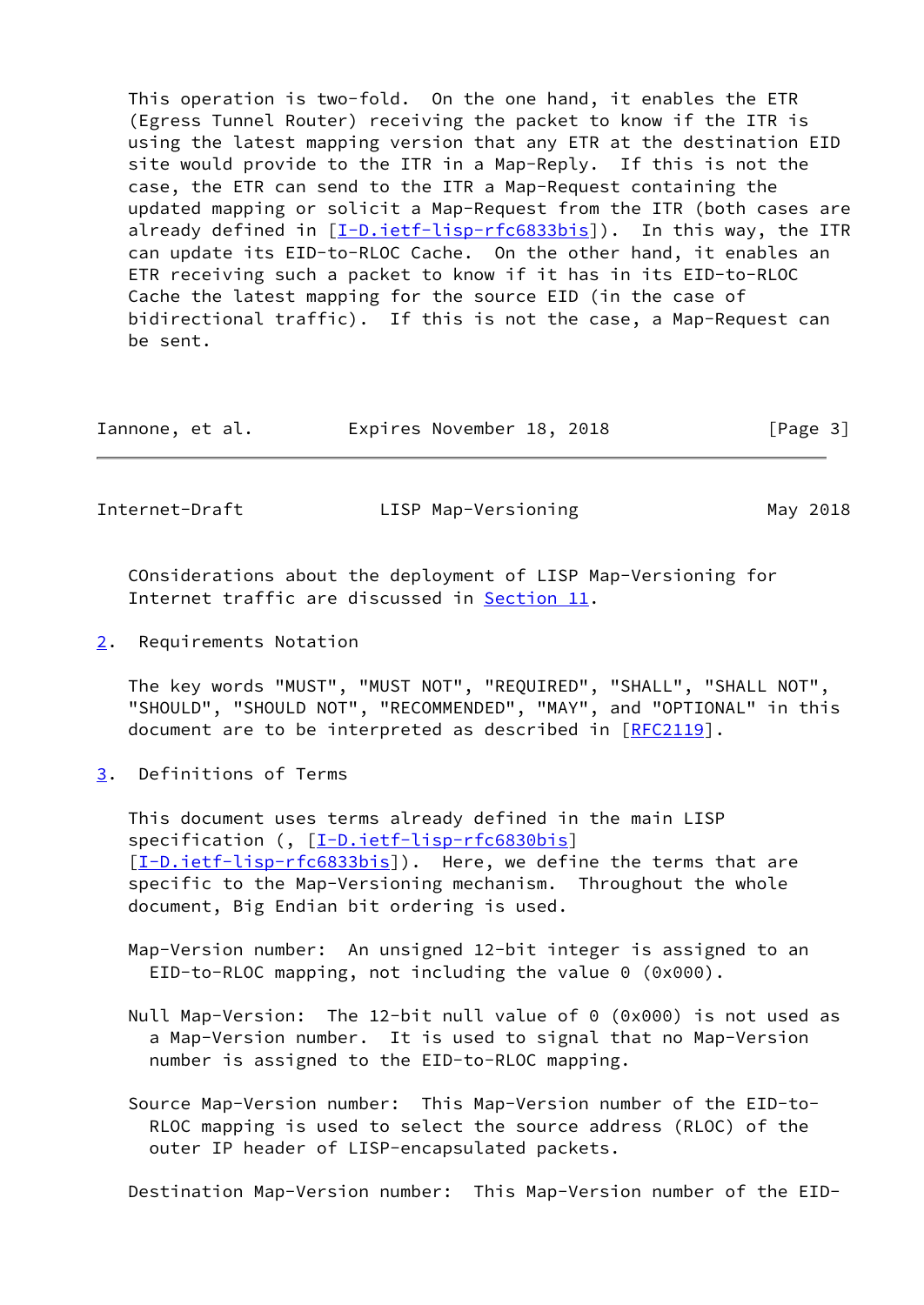to-RLOC mapping is used to select the destination address (RLOC) of the outer IP header of LISP-encapsulated packets.

<span id="page-4-0"></span>[4](#page-4-0). EID-to-RLOC Map-Version Number

 The EID-to-RLOC Map-Version number consists of an unsigned 12-bit integer. The version number is assigned on a per-mapping basis, meaning that different mappings have a different version number, which is also updated independently. An update in the version number (i.e., a newer version) consists of incrementing by one the older version number.

 The space of version numbers has a circular order where half of the version numbers are greater (i.e., newer) than the current Map- Version number and the other half of the version numbers are smaller (i.e., older) than the current Map-Version number. In a more formal way, assuming that we have two version numbers V1 and V2 and that the numbers are expressed in N bits, the following steps MUST be

| Iannone, et al. | Expires November 18, 2018 | [Page 4] |
|-----------------|---------------------------|----------|
|-----------------|---------------------------|----------|

<span id="page-4-1"></span>Internet-Draft LISP Map-Versioning May 2018

 performed (in the same order as shown below) to strictly define their order:

- 1. V1 = V2 : The map-version numbers are the same.
- 2. V2 > V1 : if and only if

 $V2 > V1$  AND  $(V2 - V1) \le 2** (N-1)$ 

OR

 $V1 > V2$  AND  $(V1 - V2) > 2** (N-1)$ 

3. V1 > V2 : otherwise.

 Using 12 bits, as defined in this document, and assuming a Map- Version value of 69, Map-Version numbers in the range [70; 69 + 2048] are greater than 69, while Map-Version numbers in the range [69 + 2049; (69 + 4096) mod 4096] are smaller than 69.

 Map-version numbers are assigned to mappings by configuration. The initial Map-Version number of a new EID-to-RLOC mapping SHOULD be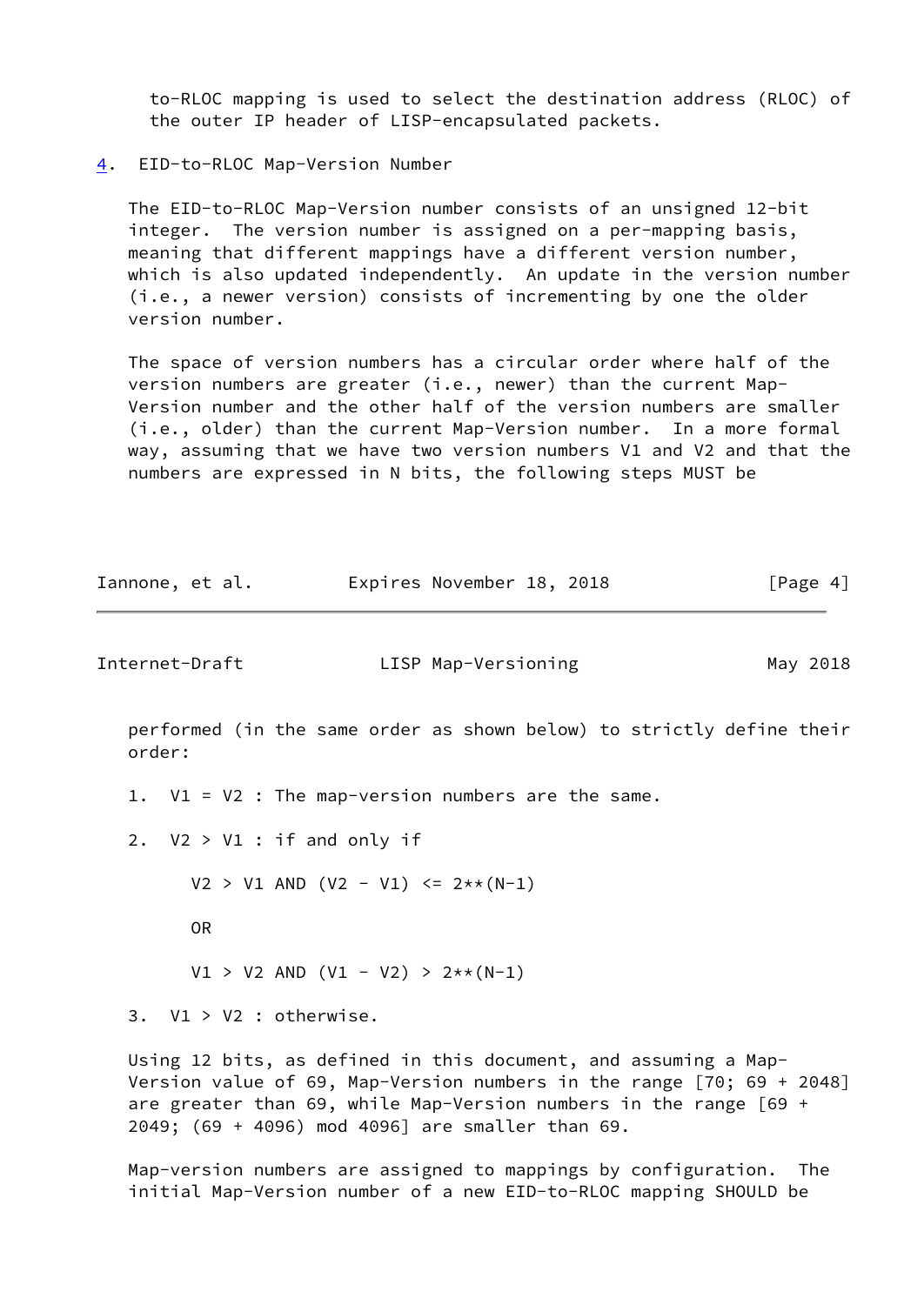assigned randomly, but it MUST NOT be set to the Null Map-Version value (0x000), because the Null Map-Version number has a special meaning (see [Section 4.1](#page-5-0)).

 Upon reboot, an ETR will use mappings configured in its EID-to-RLOC Database. If those mappings have a Map-Version number, it will be used according to the mechanisms described in this document. ETRs MUST NOT automatically generate and assign Map-Version numbers to mappings in the EID-to-RLOC Database.

<span id="page-5-0"></span>[4.1](#page-5-0). The Null Map-Version

 The value 0x000 (zero) is not a valid Map-Version number indicating the version of the EID-to-RLOC mapping. Such a value is used for special purposes and is named the Null Map-Version number.

 The Null Map-Version MAY appear in the LISP-specific header as either a Source Map-Version number (cf. [Section 5.2](#page-9-0)) or a Destination Map- Version number (cf. [Section 5.1](#page-7-0)). When the Source Map-Version number is set to the Null Map-version value, it means that no map version information is conveyed for the source site. This means that if a mapping exists for the source EID in the EID-to-RLOC Cache, then the ETR MUST NOT compare the received Null Map-Version with the content of the EID-to-RLOC Cache. When the Destination Map-version number is set to the Null Map-version value, it means that no map version information is conveyed for the destination site. This means

| Iannone, et al. | Expires November 18, 2018 | [Page 5] |
|-----------------|---------------------------|----------|
|-----------------|---------------------------|----------|

<span id="page-5-1"></span>

| Internet-Draft | LISP Map-Versioning | May 2018 |
|----------------|---------------------|----------|
|----------------|---------------------|----------|

 that the ETR MUST NOT compare the value with the Map-Version number of the mapping for the destination EID present in the EID-to-RLOC Database.

 The other use of the Null Map-Version number is in the Map Records, which are part of the Map-Request, Map-Reply, and Map-Register messages (defined in [\[I-D.ietf-lisp-rfc6833bis](#page-20-3)]). Map Records that have a Null Map-Version number indicate that there is no Map-Version number associated with the mapping. This means that LISP encapsulated packets destined to the EID-Prefix referred to by the Map Record MUST either not contain any Map-Version numbers (V bit set to 0) or, if they contain Map-Version numbers (V bit set to 1), then the destination Map-Version number MUST be set to the Null Map- Version number. Any value different from zero means that Map- Versioning is supported and MAY be used.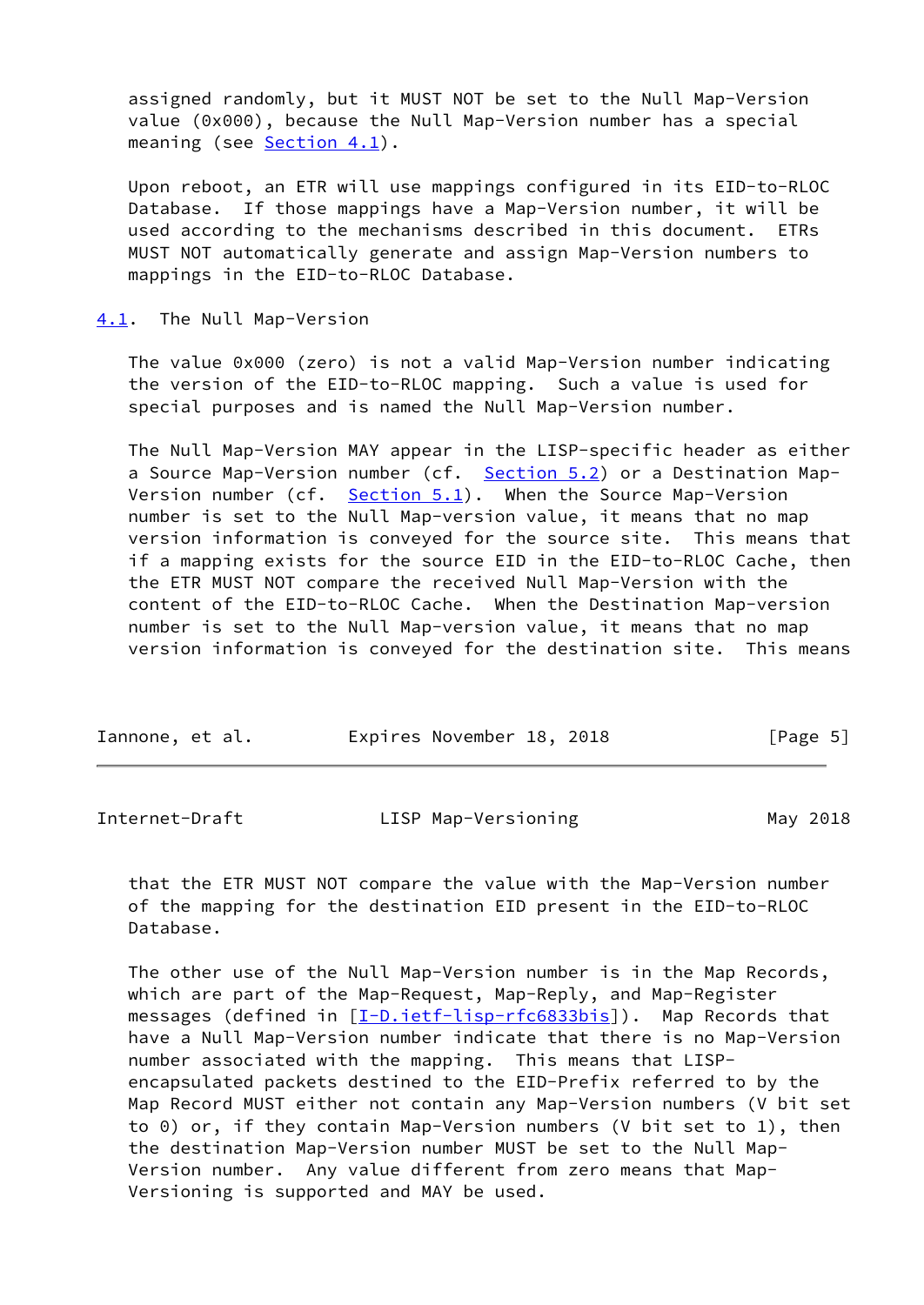The fact that the 0 value has a special meaning for the Map-Version number implies that, when updating a Map-Version number because of a change in the mapping, if the next value is 0, then the Map-Version number MUST be incremented by 2 (i.e., set to 1, which is the next valid value).

<span id="page-6-0"></span>[5](#page-6-0). Dealing with Map-Version Numbers

 The main idea of using Map-Version numbers is that whenever there is a change in the mapping (e.g., adding/removing RLOCs, a change in the weights due to Traffic Engineering policies, or a change in the priorities) or a LISP site realizes that one or more of its own RLOCs are not reachable anymore from a local perspective (e.g., through IGP, or policy changes) the LISP site updates the mapping, also assigning a new Map-Version number.

 To each mapping, a version number is associated and changes each time the mapping is changed. Note that Map-Versioning does not introduce new problems concerning the coordination of different ETRs of a domain. Indeed, ETRs belonging to the same LISP site must return for a specific EID-prefix the same mapping, including the same Map- Version number. This is orthogonal to whether or not Map-Versioning is used. The synchronization problem and its implications on the traffic are out of the scope of this document.

 In order to announce in a data-driven fashion that the mapping has been updated, Map-Version numbers used to create the outer IP header of the LISP-encapsulated packet are embedded in the LISP-specific header. This means that the header needs to contain two Map-Version numbers:

| Iannone, et al. |  | Expires November 18, 2018 |  | [Page 6] |  |
|-----------------|--|---------------------------|--|----------|--|

<span id="page-6-1"></span>

Internet-Draft LISP Map-Versioning May 2018

- o The Source Map-Version number of the EID-to-RLOC mapping in the EID-to-RLOC Database used to select the source RLOC.
- o The Destination Map-Version number of the EID-to-RLOC mapping in the EID-to-RLOC Cache used to select the destination RLOC.

 By embedding both the Source Map-Version number and the Destination Map-Version number, an ETR receiving a LISP packet with Map-Version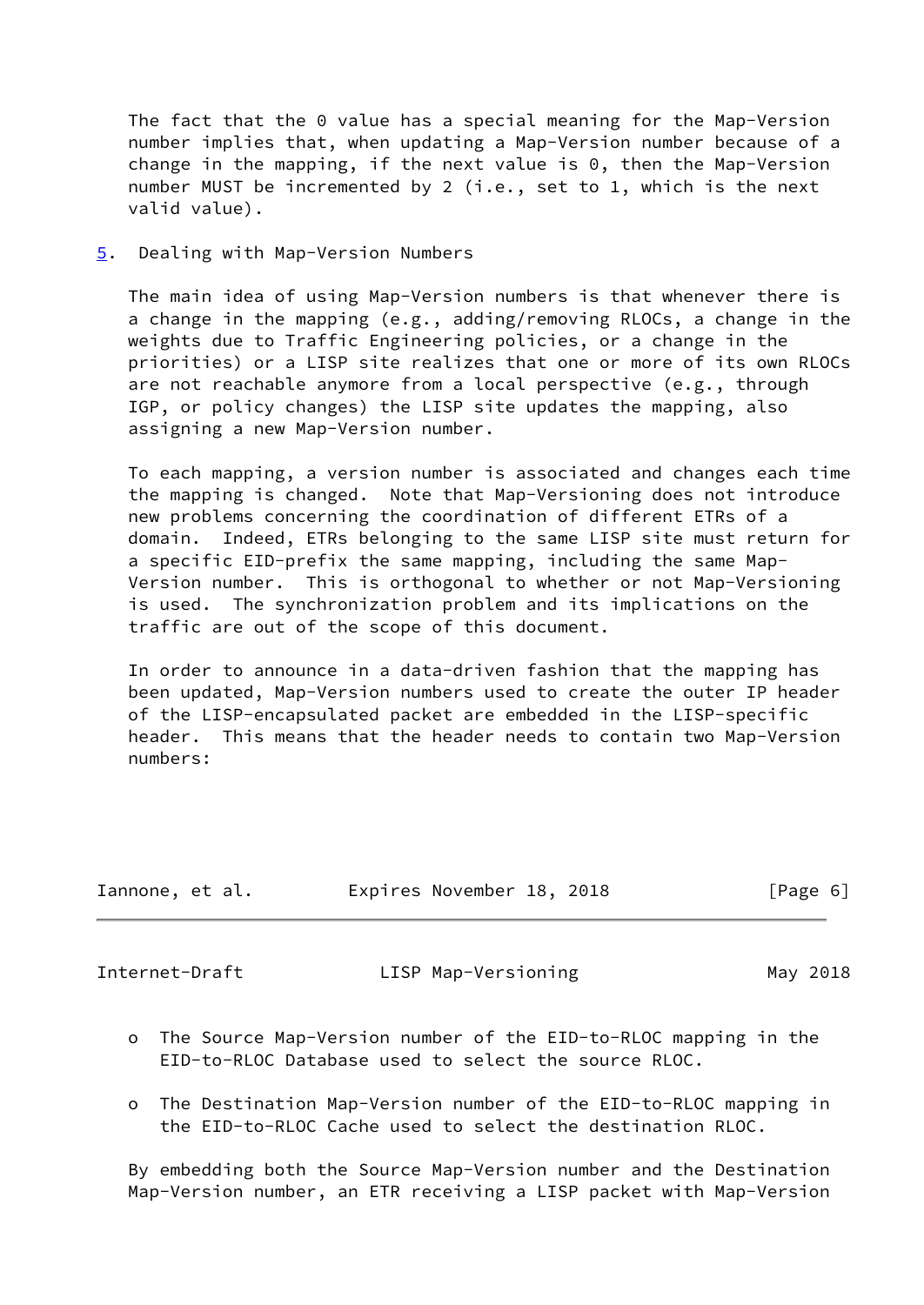numbers can perform the following checks:

- 1. The ITR that has sent the packet has an up-to-date mapping in its EID-to-RLOC Cache for the destination EID and is performing encapsulation correctly.
- 2. In the case of bidirectional traffic, the mapping in the local ETR EID-to-RLOC Cache for the source EID is up to date.

 If one or both of the above conditions do not hold, the ETR can send a Map-Request either to make the ITR aware that a new mapping is available (see  $Section 5.1$ ) or to update the mapping in the local EID-to-RLOC Cache (see [Section 5.2](#page-9-0)).

<span id="page-7-0"></span>[5.1](#page-7-0). Handling Destination Map-Version Number

 When an ETR receives a packet, the Destination Map-Version number relates to the mapping for the destination EID for which the ETR is an RLOC. This mapping is part of the ETR EID-to-RLOC Database. Since the ETR is authoritative for the mapping, it has the correct and up-to-date Destination Map-Version number. A check on this version number can be done, where the following cases can arise:

- 1. The packet arrives with the same Destination Map-Version number stored in the EID-to-RLOC Database. This is the regular case. The ITR sending the packet has in its EID-to-RLOC Cache an up-to date mapping. No further actions are needed.
- 2. The packet arrives with a Destination Map-Version number greater (i.e., newer) than the one stored in the EID-to-RLOC Database. Since the ETR is authoritative on the mapping, meaning that the Map-Version number of its mapping is the correct one, this implies that someone is not behaving correctly with respect to the specifications. In this case, the packet carries a version number that is not valid; otherwise, the ETR would have the same number, and the packet SHOULD be silently dropped.
- 3. The packets arrive with a Destination Map-Version number smaller (i.e., older) than the one stored in the EID-to-RLOC Database. This means that the ITR sending the packet has an old mapping in

| Iannone, et al. | Expires November 18, 2018 |  | [Page 7] |
|-----------------|---------------------------|--|----------|
|-----------------|---------------------------|--|----------|

Internet-Draft **LISP Map-Versioning May 2018** 

its EID-to-RLOC Cache containing stale information. The ETR MAY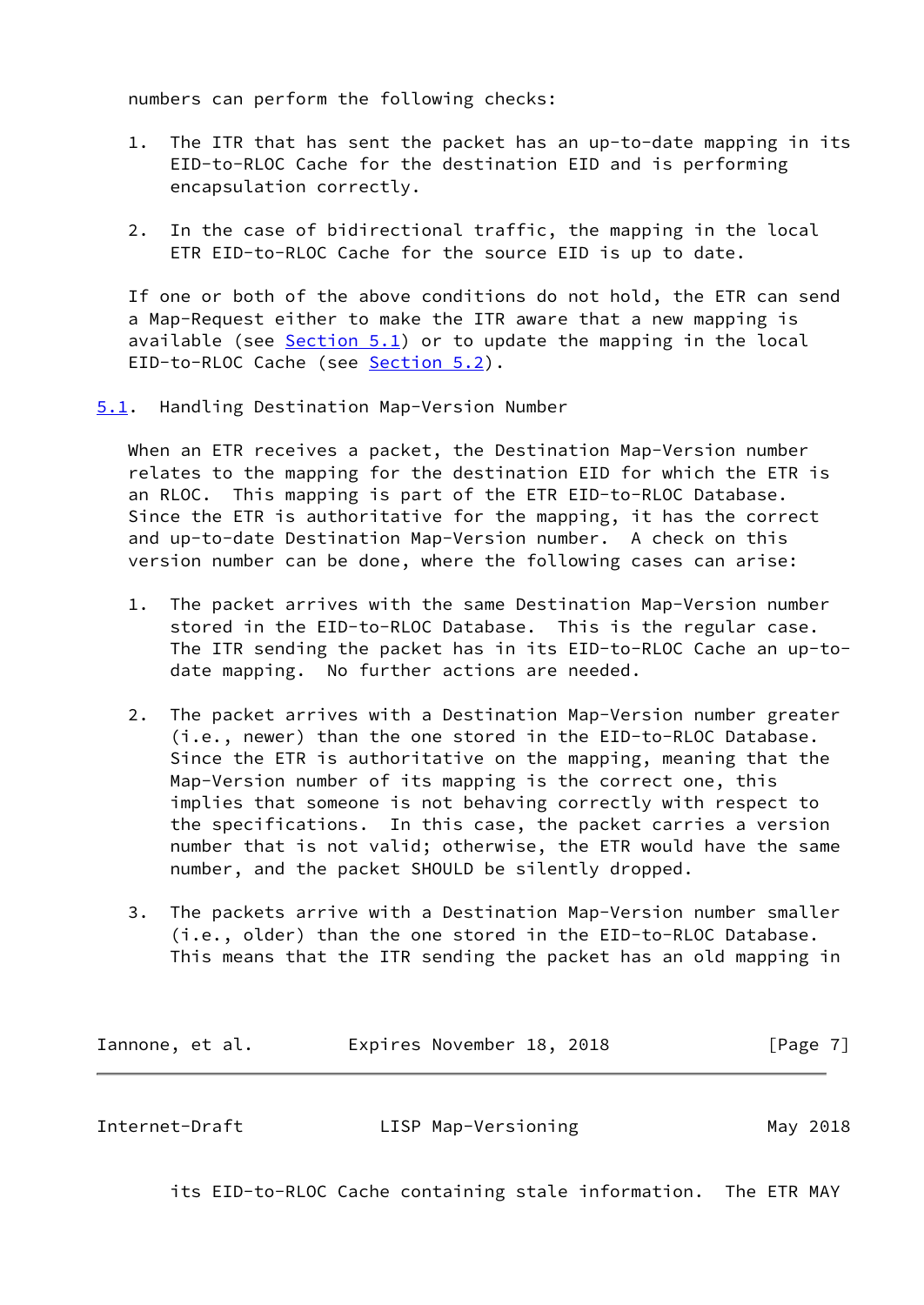choose to normally process the encapsulated datagram according to [\[I-D.ietf-lisp-rfc6830bis](#page-20-2)]; however, the ITR sending the packet has to be informed that a newer mapping is available. This is done with a Map-Request message sent back to the ITR. The Map- Request will either trigger a Map-Request back using the Solicit- Map-Request (SMR) bit or it will piggyback the newer mapping. These are not new mechanisms; how to use the SMR bit or how to piggyback mappings in Map-Request messages is already described in [\[I-D.ietf-lisp-rfc6833bis](#page-20-3)]. One feature introduced by Map- Version numbers is the possibility of blocking traffic not using the latest mapping. Indeed, after a certain number of retries, if the Destination Map-Version number in the packets is not updated, the ETR MAY drop packets with a stale Map-Version number while strongly reducing the rate of Map-Request messages. This is because either the ITR is refusing to use the mapping for which the ETR is authoritative, or (worse) it might be some form of attack.

 The rule in the third case MAY be more restrictive. If the mapping has been the same for a period of time as long as the Time To Live (TTL) (defined in [[I-D.ietf-lisp-rfc6833bis\]](#page-20-3)) of the previous version of the mapping, all packets arriving with an old Map-Version SHOULD be silently dropped right away without issuing any Map-Request. Such action is permitted because if the new mapping with the updated version number has been unchanged for at least the same time as the TTL of the older mapping, all the entries in the EID-to-RLOC Caches of ITRs must have expired. Hence, all ITRs sending traffic should have refreshed the mapping according to  $[I-D.ietf-lisp-rfc6833bis]$  $[I-D.ietf-lisp-rfc6833bis]$ . If packets with old Map-Version numbers are still received, then either someone has not respected the TTL or it is a form of spoof/ attack. In both cases, this is not valid behavior with respect to the specifications and the packet SHOULD be silently dropped.

 LISP-encapsulated packets with the V-bit set, when the original mapping in the EID-to-RLOC Database has the version number set to the Null Map-Version value, MAY be silently dropped. As explained in [Section 4.1](#page-5-0), if an EID-to-RLOC mapping has a Null Map-Version, it means that ITRs, using the mapping for encapsulation, MUST NOT use a Map-Version number in the LISP-specific header.

 For LISP-encapsulated packets with the V-bit set, when the original mapping in the EID-to-RLOC Database has the version number set to a value different from the Null Map-Version value, a Destination Map- Version number equal to the Null Map-Version value means that the Destination Map-Version number MUST be ignored.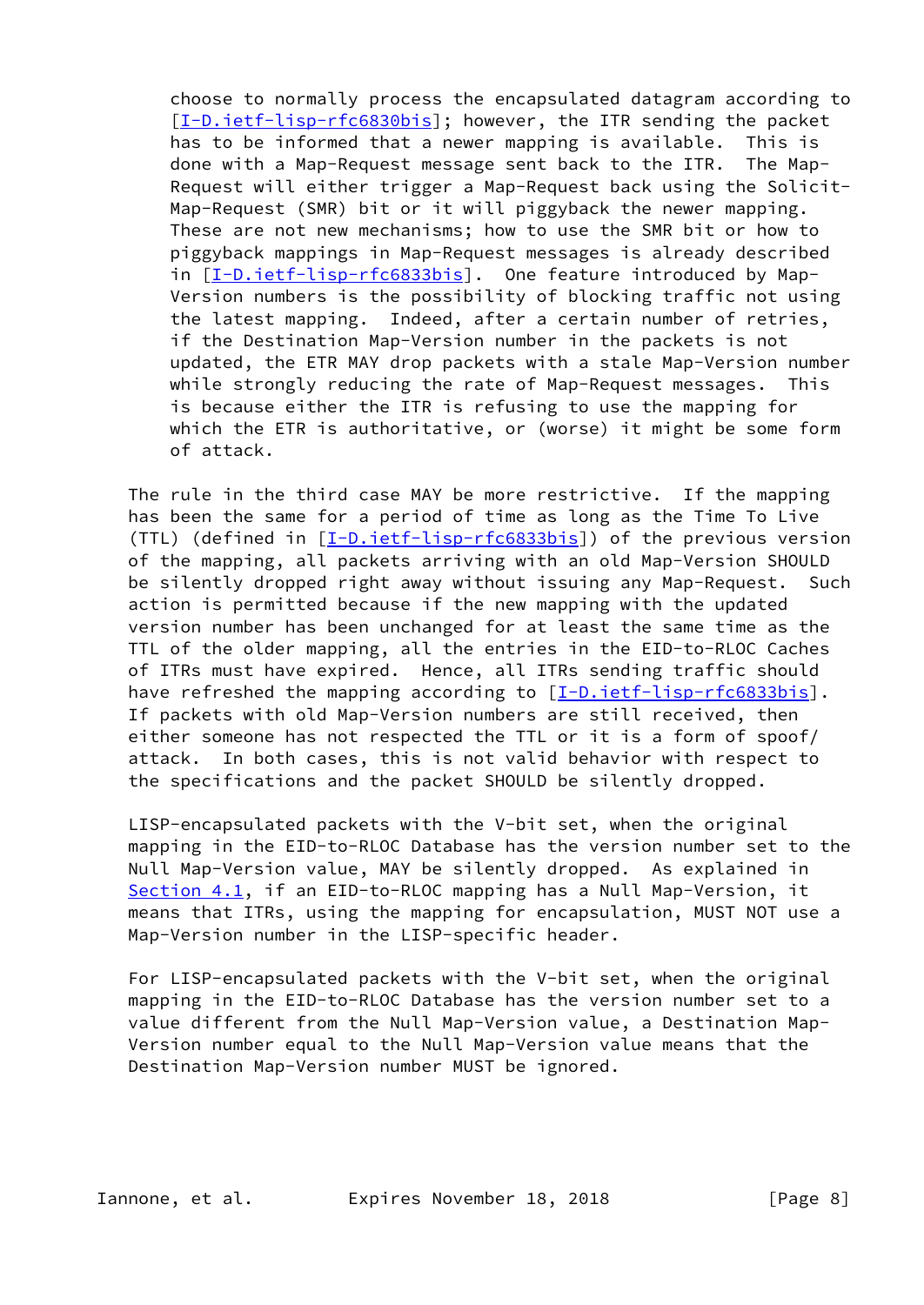<span id="page-9-1"></span><span id="page-9-0"></span>[5.2](#page-9-0). Handling Source Map-Version Number

When an ETR receives a packet, the Source Map-Version number relates to the mapping for the source EID for which the ITR that sent the packet is authoritative. If the ETR has an entry in its EID-to-RLOC Cache for the source EID, then a check can be performed and the following cases can arise:

- 1. The packet arrives with the same Source Map-Version number as that stored in the EID-to-RLOC Cache. This is the correct regular case. The ITR has in its EID-to-RLOC Cache an up-to-date copy of the mapping. No further actions are needed.
- 2. The packet arrives with a Source Map-Version number greater (i.e., newer) than the one stored in the local EID-to-RLOC Cache. This means that the ETR has in its EID-to-RLOC Cache a mapping that is stale and needs to be updated. A Map-Request SHOULD be sent to get the new mapping for the source EID. This is a normal Map-Request message sent through the mapping system and MUST respect the specifications in [[I-D.ietf-lisp-rfc6833bis\]](#page-20-3), including rate-limitation policies.
- 3. The packet arrives with a Source Map-Version number smaller (i.e., older) than the one stored in the local EID-to-RLOC Cache. Such a case is not valid with respect to the specifications. Indeed, if the mapping is already present in the EID-to-RLOC Cache, this means that an explicit Map-Request has been sent and a Map-Reply has been received from an authoritative source. Assuming that the mapping system is not corrupted, the Map- Version in the EID-to-RLOC Cache is the correct one, while the one carried by the packet is stale. In this situation, the packet MAY be silently dropped.

 If the ETR does not have an entry in the EID-to-RLOC Cache for the source EID, then the Source Map-Version number can be safely ignored.

 For LISP-encapsulated packets with the V-bit set, if the Source Map- Version number is the Null Map-Version value, it means that the Source Map-Version number MUST be ignored.

<span id="page-9-2"></span>[6](#page-9-2). LISP Header and Map-Version Numbers

 In order for the versioning approach to work, the LISP-specific header has to carry both the Source Map-Version number and Destination Map-Version number. This is done by setting the V-bit in the LISP-specific header as defined in [\[I-D.ietf-lisp-rfc6830bis](#page-20-2)].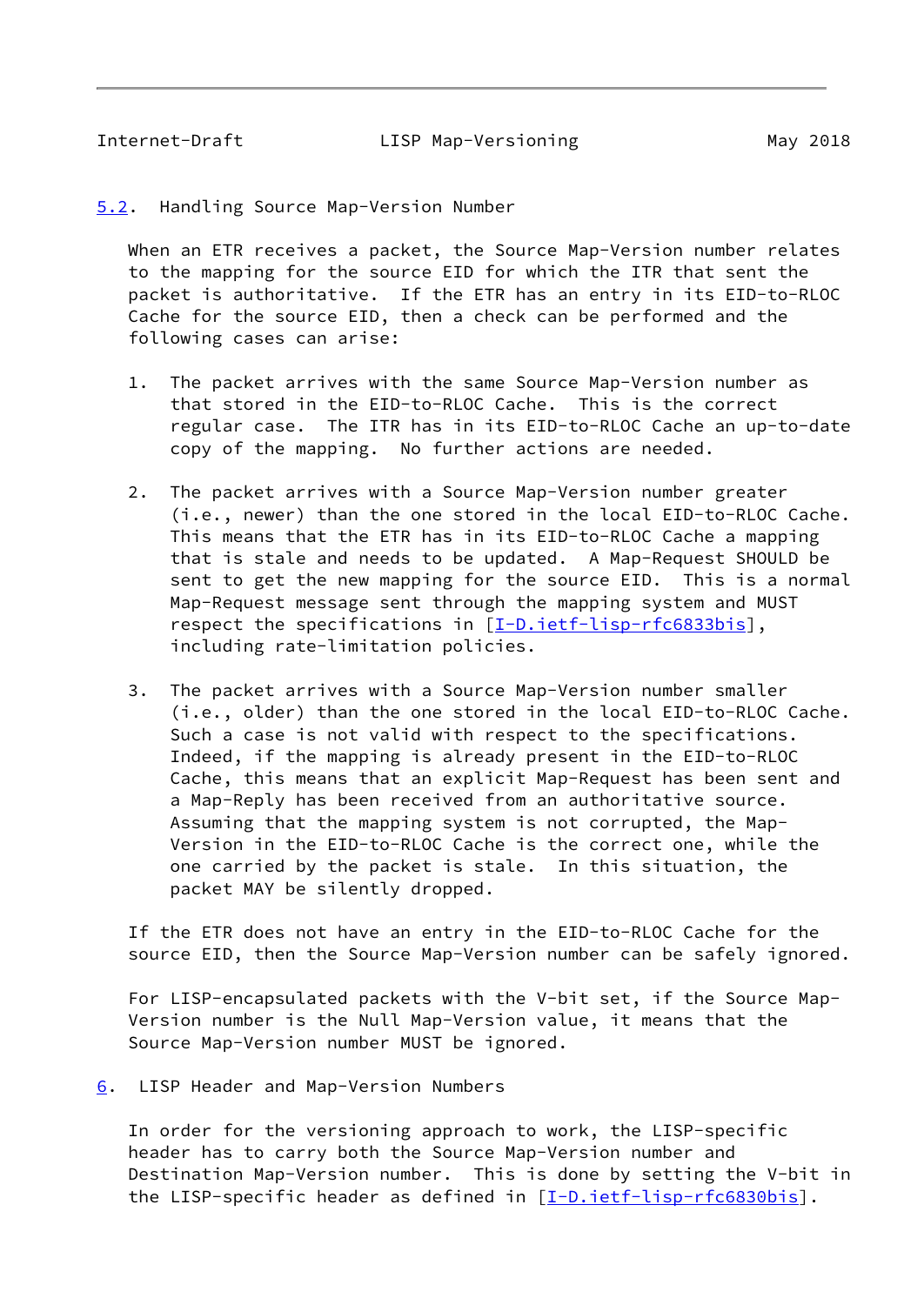When the V-bit is set and the P bit is reset  $(0)$ , the low-order 24 bits of the first longword are used to transport both the source and

| Iannone, et al. | Expires November 18, 2018 |  | [Page 9] |
|-----------------|---------------------------|--|----------|
|-----------------|---------------------------|--|----------|

<span id="page-10-0"></span>

| Internet-Draft | LISP Map-Versioning | May 2018 |
|----------------|---------------------|----------|
|                |                     |          |

 destination Map-Version numbers. In particular, the first 12 bits are used for the Source Map-Version number and the second 12 bits for the Destination Map-Version number.

Below is an example of a LISP header carrying version numbers.

 $0$  1 2 3 0 1 2 3 4 5 6 7 8 9 0 1 2 3 4 5 6 7 8 9 0 1 2 3 4 5 6 7 8 9 0 1 +-+-+-+-+-+-+-+-+-+-+-+-+-+-+-+-+-+-+-+-+-+-+-+-+-+-+-+-+-+-+-+-+ / |N|L|E|V|I|P|K|K| Source Map-Version |Destination Map-Version| LISP+-+-+-+-+-+-+-+-+-+-+-+-+-+-+-+-+-+-+-+-+-+-+-+-+-+-+-+-+-+-+-+-+ \ | Instance ID/Locator Status Bits | +-+-+-+-+-+-+-+-+-+-+-+-+-+-+-+-+-+-+-+-+-+-+-+-+-+-+-+-+-+-+-+-+

- Source Map-Version number (12 bits): Map-Version of the mapping used by the ITR to select the RLOC present in the "Source Routing Locator" field. [Section 5.2](#page-9-0) describes how to set this value on transmission and handle it on reception.
- Destination Map-Version number (12 bits): Map-Version of the mapping used by the ITR to select the RLOC present in the "Destination Routing Locator" field. [Section 5.1](#page-7-0) describes how to set this value on transmission and handle it on reception.

 Not all of the LISP-encapsulated packets need to carry version numbers. When Map-Version numbers are carried in these packets, the V-bit MUST be set to 1. All permissible combinations of the flags when the V-bit is set to 1 are described in [\[I-D.ietf-lisp-rfc6830bis](#page-20-2)] and [\[I-D.ietf-lisp-gpe](#page-10-1)].

<span id="page-10-2"></span>[7](#page-10-2). LISP Generic Protocol Encapsulation (GPE) Header and Map-Version Numbers

<span id="page-10-1"></span> [I-D.ietf-lisp-gpe] extends the Locator/ID Separation Protocol (LISP) Data-Plane, changing the LISP header, to support multi-protocol encapsulation. A flag in the LISP header, called the P-bit, is used to signal the presence of the Next Protocol field in the low-order 8 bits of the first lognword. When the V-bit and P-bit are both set, the middle-order 16 bits of the first longword are used to transport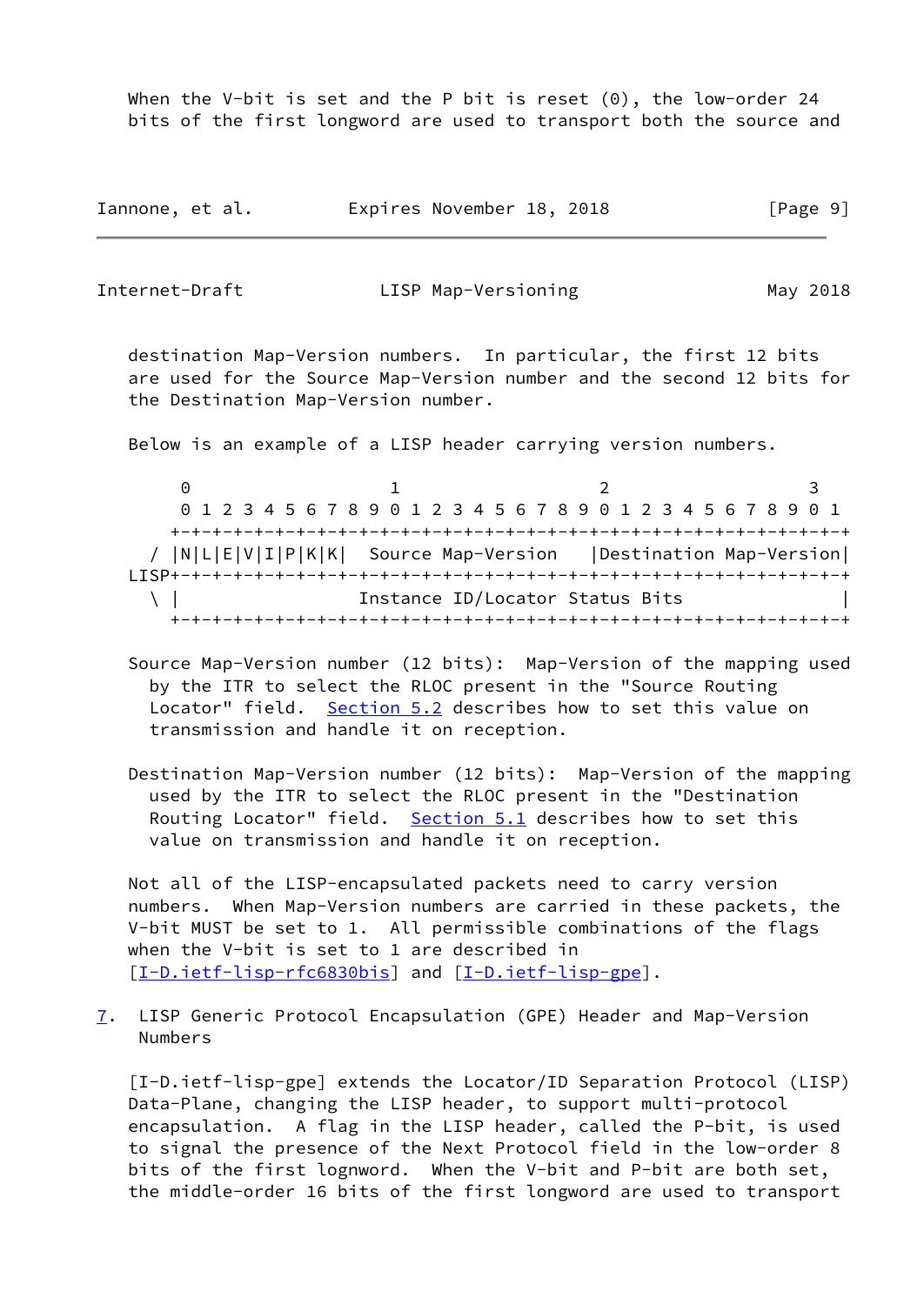both the source and destination Map-Version numbers. In particular, the first 8 bits are used for the Source Map-Version number and the second 8 bits for the Destination Map-Version number.

Below is an example of a LISP header carrying version numbers.

Iannone, et al. **Expires November 18, 2018**[Page 10]

<span id="page-11-1"></span>Internet-Draft LISP Map-Versioning May 2018

 $0$  1 2 3 0 1 2 3 4 5 6 7 8 9 0 1 2 3 4 5 6 7 8 9 0 1 2 3 4 5 6 7 8 9 0 1 +-+-+-+-+-+-+-+-+-+-+-+-+-+-+-+-+-+-+-+-+-+-+-+-+-+-+-+-+-+-+-+-+ / |N|L|E|V|I|P|K|K|Src Map-Version|Dst Map-Version| Next Protocol | LISP+-+-+-+-+-+-+-+-+-+-+-+-+-+-+-+-+-+-+-+-+-+-+-+-+-+-+-+-+-+-+-+-+ \ | Instance ID/Locator Status Bits | +-+-+-+-+-+-+-+-+-+-+-+-+-+-+-+-+-+-+-+-+-+-+-+-+-+-+-+-+-+-+-+-+

 The Source Map-Version number and the Destination Map-Version number are used exactly in the same way previously described. There are only three differences:

- o When filling the LISP-GPE-specific header only the low order 8 bits are copied in the Source and Destination Map-Version Number (out of the original 12 bits).
- o When comparing a Map-Version retrieved from the LISP-GPE-specific header (either Source or Destination Map-Version number) with the version number of a mapping (stored in the LISP Cache or LISP Database) only the low-order 8 bits of the latter are used for the comparison.
- o When trimming a Map-Version number from 12 to 8 bits it may happen that it is converted to a Null Map-Version number, which will chnage the way Map-Version number is interpreted as described in [Section 4.1](#page-5-0). To avoid such wrong behavior, Map-Version number with the low-order 8 bits all equal to zero SHOULD be avoided on xTRs using LISP-GPE.
- <span id="page-11-0"></span>[8](#page-11-0). Map Record and Map-Version

To accommodate the proposed mechanism, the Map Records that are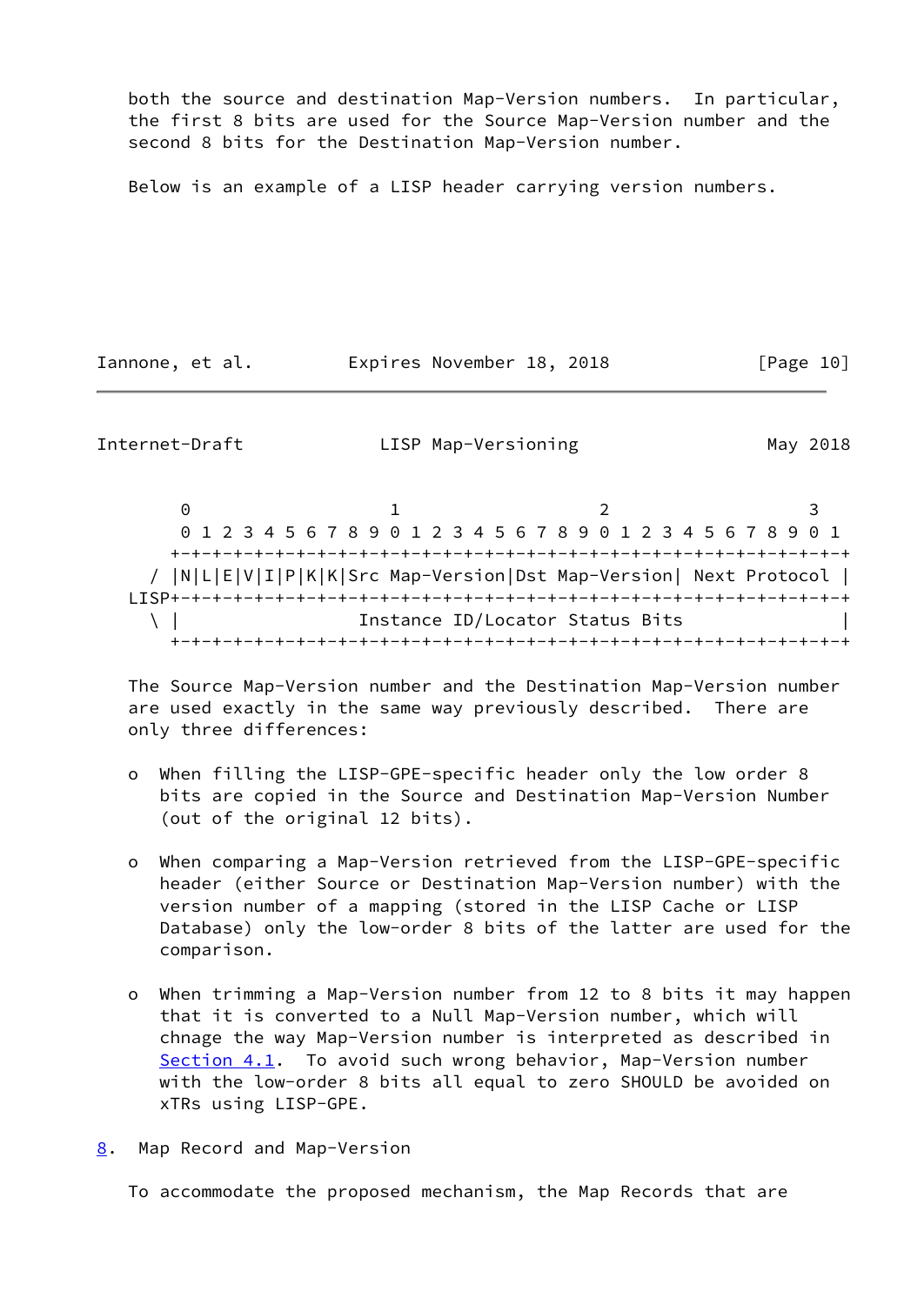transported in Map-Request/Map-Reply/Map-Register messages need to carry the Map-Version number as well. For this purpose, the 12 bits before the EID-AFI field in the Record that describes a mapping are used (see  $[I-D.iett-lisp-rfc6833bis]$  and reported here as an example.

Iannone, et al. **Expires November 18, 2018**[Page 11]

<span id="page-12-0"></span>Internet-Draft LISP Map-Versioning May 2018

 $0$  1 2 3 0 1 2 3 4 5 6 7 8 9 0 1 2 3 4 5 6 7 8 9 0 1 2 3 4 5 6 7 8 9 0 1 +-> +-+-+-+-+-+-+-+-+-+-+-+-+-+-+-+-+-+-+-+-+-+-+-+-+-+-+-+-+-+-+-+-+ Record TTL | +-+-+-+-+-+-+-+-+-+-+-+-+-+-+-+-+-+-+-+-+-+-+-+-+-+-+-+-+-+-+-+-+ R | Locator Count | EID mask-len | ACT |A| Reserved e +-+-+-+-+-+-+-+-+-+-+-+-+-+-+-+-+-+-+-+-+-+-+-+-+-+-+-+-+-+-+-+-+ c | Rsvd | Map-Version Number | EID-Prefix-AFI | o +-+-+-+-+-+-+-+-+-+-+-+-+-+-+-+-+-+-+-+-+-+-+-+-+-+-+-+-+-+-+-+-+ r | EID-Prefix | d +-+-+-+-+-+-+-+-+-+-+-+-+-+-+-+-+-+-+-+-+-+-+-+-+-+-+-+-+-+-+-+-+ | /| Priority | Weight | M Priority | M Weight | | L +-+-+-+-+-+-+-+-+-+-+-+-+-+-+-+-+-+-+-+-+-+-+-+-+-+-+-+-+-+-+-+-+ | o | Unused Flags | L|p|R| Loc-AFI | c +-+-+-+-+-+-+-+-+-+-+-+-+-+-+-+-+-+-+-+-+-+-+-+-+-+-+-+-+-+-+-+-+  $|\n\begin{array}{ccc} \set{\end{array}}\n\begin{array}{ccc} \set{\end{array}}\n\end{array}$ +-> +-+-+-+-+-+-+-+-+-+-+-+-+-+-+-+-+-+-+-+-+-+-+-+-+-+-+-+-+-+-+-+-+

 Map-Version Number: Map-Version of the mapping contained in the Record. As explained in  $Section 4.1$ , this field can be zero  $(0)$ , meaning that no Map-Version is associated to the mapping; hence, packets that are LISP encapsulated using this mapping MUST NOT contain Map-Version numbers in the LISP-specific header, and the V-bit MUST be set to 0.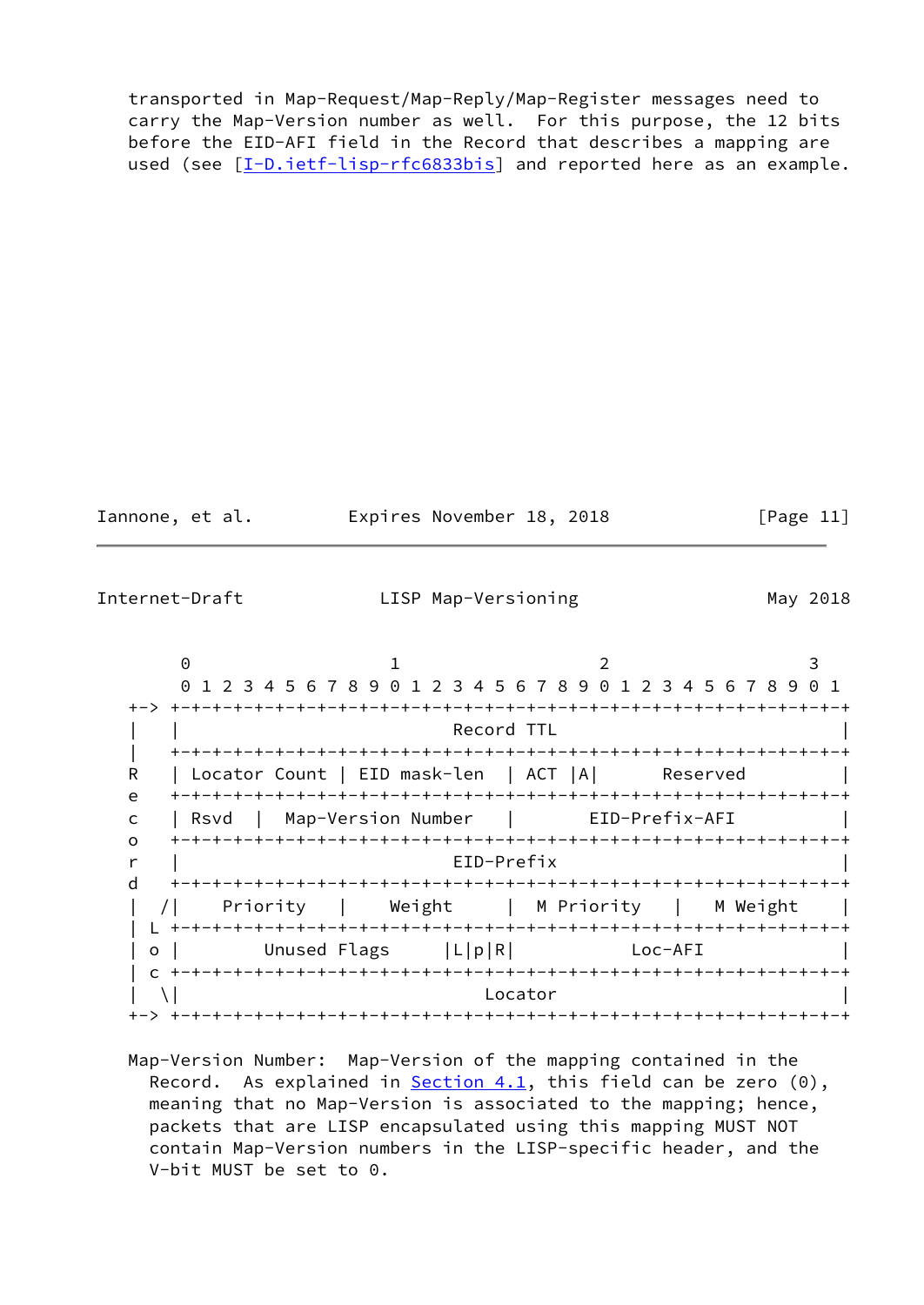This packet format works perfectly with xTRs that do not support Map- Versioning, since they can simply ignore those bits.

<span id="page-13-0"></span>[9](#page-13-0). Benefits and Case Studies for Map-Versioning

 In the following sections, we provide more discussion on various aspects and uses of Map-Versioning. Security observations are grouped in [Section 10.](#page-16-1)

<span id="page-13-1"></span>[9.1](#page-13-1). Map-Versioning and Unidirectional Traffic

 When using Map-Versioning, the LISP-specific header carries two Map- Version numbers, for both source and destination mappings. This can raise the question on what will happen in the case of unidirectional flows, for instance, in the case presented in Figure 1, since the LISP specification does not mandate that the ETR have a mapping for the source EID.

Iannone, et al. **Expires November 18, 2018** [Page 12]

<span id="page-13-2"></span>

Internet-Draft LISP Map-Versioning May 2018

| Domain A | Domain B            |
|----------|---------------------|
|          | --------            |
| ITR A    | ----------->  ETR B |
| -------  | --------            |
|          |                     |
|          |                     |

Figure 1: Unidirectional traffic between LISP domains.

 In the case of the ITR, the ITR is able to put both the source and destination version number in the LISP header, since the Source Map- Version number is in the ITR's database, while the Destination Map- Version number is in the ITR's cache.

 In the case of the ETR, the ETR simply checks only the Destination Map-Version number in the same way as that described in [Section 5](#page-6-0), ignoring the Source Map-Version number.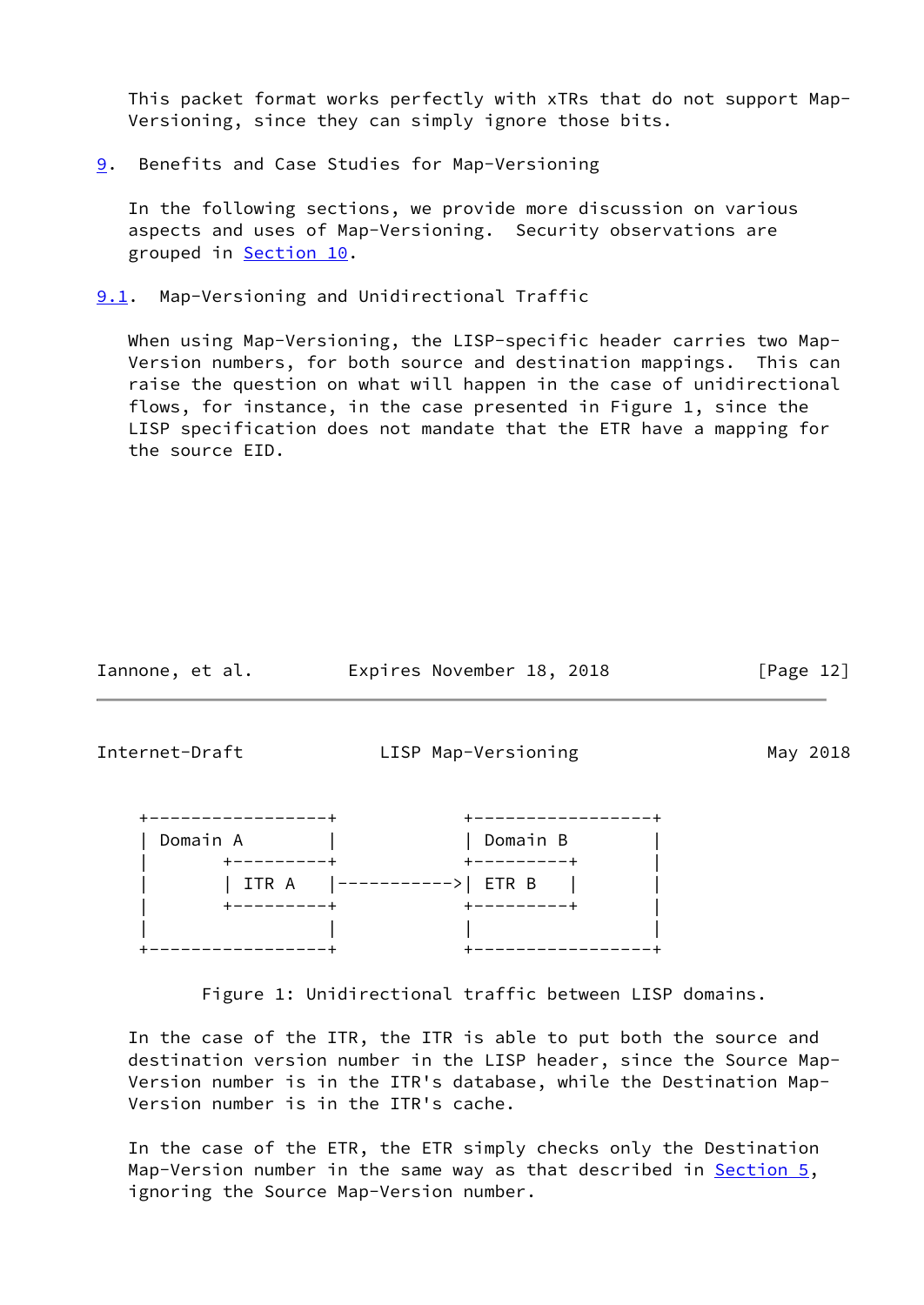#### <span id="page-14-0"></span>[9.2](#page-14-0). Map-Versioning and Interworking

 Map-Versioning is compatible with the LISP interworking between LISP and non-LISP sites as defined in [\[RFC6832](https://datatracker.ietf.org/doc/pdf/rfc6832)]. LISP interworking defines three techniques to make LISP sites and non-LISP sites, namely Proxy-ITR, LISP-NAT, and Proxy-ETR. The following text describes how Map-Versioning relates to these three mechanisms.

## <span id="page-14-1"></span>[9.2.1](#page-14-1). Map-Versioning and Proxy-ITRs

 The purpose of the Proxy-ITR (PITR) is to encapsulate traffic originating in a non-LISP site in order to deliver the packet to one of the ETRs of the LISP site (cf. Figure 2). This case is very similar to the unidirectional traffic case described in [Section 9.1](#page-13-1); hence, similar rules apply.

| LISP                                            | non-LISP |
|-------------------------------------------------|----------|
| Domain A                                        | Domain B |
| $-------$                                       |          |
| Proxy ITR $ $ <-------<br>  ETR A $ $ <-------- |          |
| .                                               |          |
|                                                 |          |
|                                                 |          |

Figure 2: Unidirectional traffic from non-LISP domain to LISP domain.

 The main difference is that a Proxy-ITR does not have any mapping, since it just encapsulates packets arriving from the non-LISP site

Iannone, et al. **Expires November 18, 2018** [Page 13]

<span id="page-14-3"></span>Internet-Draft LISP Map-Versioning May 2018

 and thus cannot provide a Source Map-Version. In this case, the proxy-ITR will just put the Null Map-Version value as the Source Map- Version number, while the receiving ETR will ignore the field.

 With this setup, LISP Domain A is able to check whether or not the PITR is using the latest mapping.

<span id="page-14-2"></span>[9.2.2](#page-14-2). Map-Versioning and LISP-NAT

 The LISP-NAT mechanism is based on address translation from non routable EIDs to routable EIDs and does not involve any form of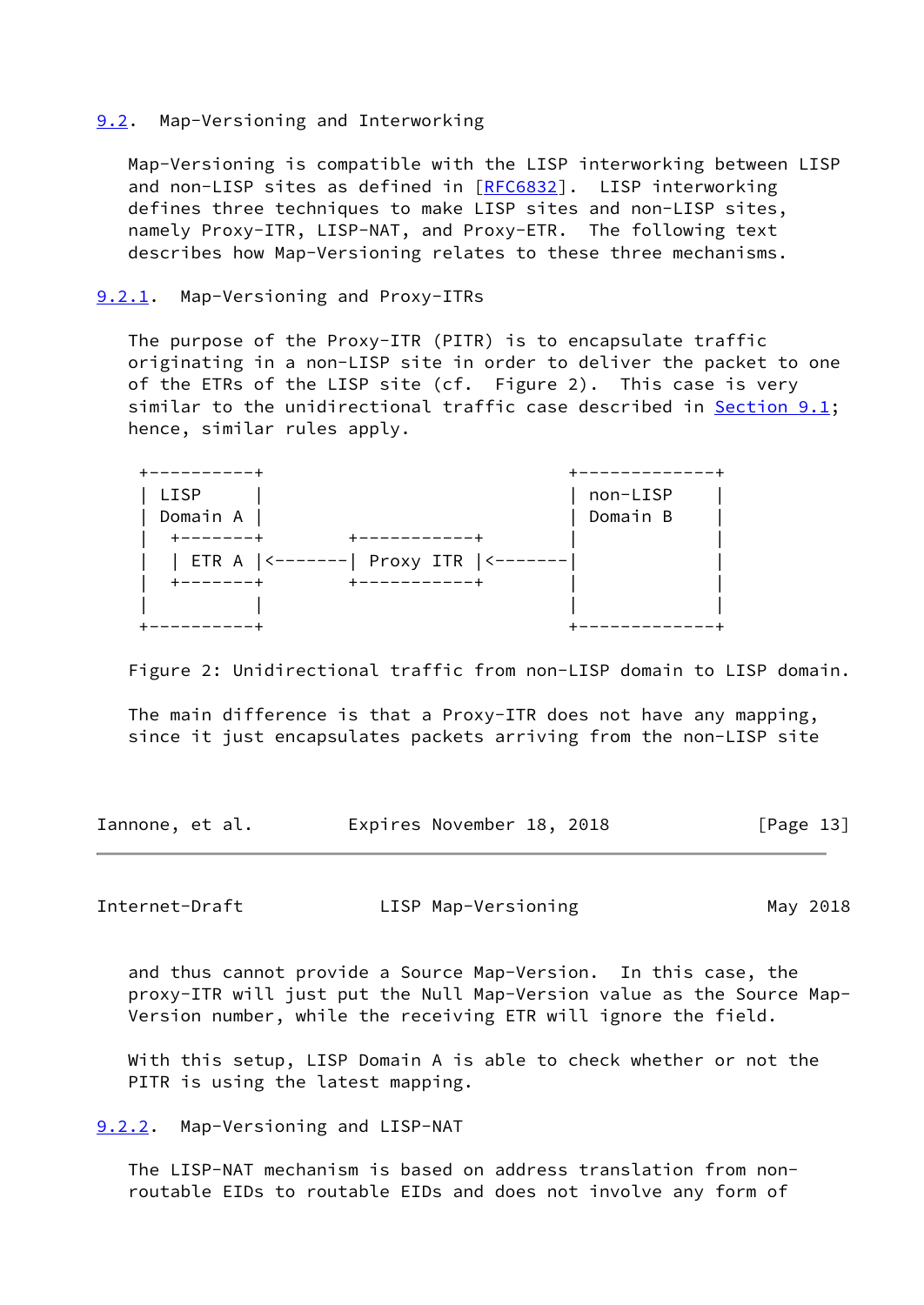encapsulation. As such, Map-Versioning does not apply in this case.

<span id="page-15-0"></span>[9.2.3](#page-15-0). Map-Versioning and Proxy-ETRs

 The purpose of the Proxy-ETR (PETR) is to decapsulate traffic originating in a LISP site in order to deliver the packet to the non- LISP site (cf. Figure 3). One of the main reasons to deploy PETRs is to bypass uRPF (Unicast Reverse Path Forwarding) checks on the provider edge.

| LISP                                 | non-LISP |  |
|--------------------------------------|----------|--|
| Domain A                             | Domain B |  |
| . — — — — — 4                        |          |  |
| ITR A  ------->  Proxy ETR  -------> |          |  |
| -------<br>----------                |          |  |
|                                      |          |  |
|                                      |          |  |

Figure 3: Unidirectional traffic from LISP domain to non-LISP domain.

 A Proxy-ETR does not have any mapping, since it just decapsulates packets arriving from the LISP site. In this case, the ITR will just put the Null Map-Version value as the Destination Map-Version number, while the receiving Proxy-ETR will ignore the field.

 With this setup, the Proxy-ETR is able to check whether or not the mapping has changed.

<span id="page-15-1"></span>[9.3](#page-15-1). RLOC Shutdown/Withdraw

 Map-Versioning can also be used to perform a graceful shutdown or withdraw of a specific RLOC. This is achieved by simply issuing a new mapping, with an updated Map-Version number where the specific RLOC to be shut down is withdrawn or announced as unreachable (via the R bit in the Map Record; see [\[I-D.ietf-lisp-rfc6833bis](#page-20-3)]), but without actually turning it off.

| Iannone, et al. | Expires November 18, 2018 |  | [Page 14] |
|-----------------|---------------------------|--|-----------|
|-----------------|---------------------------|--|-----------|

<span id="page-15-2"></span>

| Internet-Draft<br>LISP Map-Versioning | May 2018 |
|---------------------------------------|----------|
|---------------------------------------|----------|

 Once no more traffic is received by the RLOC, it can be shut down gracefully, because all sites actively using the mapping have updated it.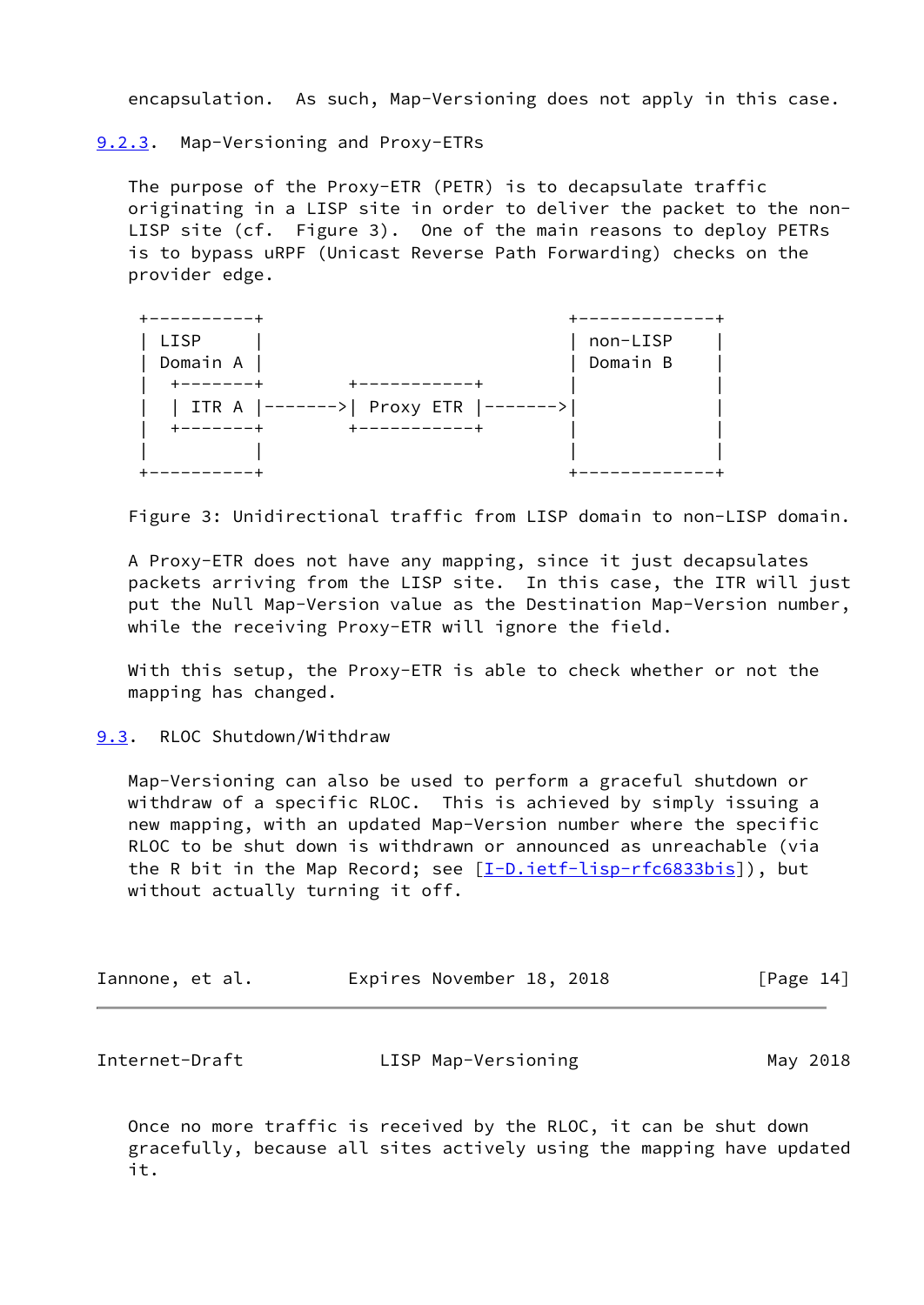## <span id="page-16-0"></span>[9.4](#page-16-0). Map-Version Additional Use Cases

 The use of Map-Versioning can help in developing a lightweight implementation of LISP. However, this comes with the price of not supporting the Loc-Status-Bit, which is useful in some contexts.

 In the current LISP specifications, the set of RLOCs must always be maintained ordered and consistent with the content of the Loc Status Bits ([[I-D.ietf-lisp-rfc6830bis\]](#page-20-2)). With Map-Versioning, such types of mechanisms can be avoided. When a new RLOC is added to a mapping, it is not necessary to "append" new locators to the existing ones as explained in [\[I-D.ietf-lisp-rfc6830bis](#page-20-2)]. A new mapping with a new Map-Version number will be issued, and since the old locators are still valid, the transition will occur with no disruptions. The same applies for the case where an RLOC is withdrawn. There is no need to maintain holes in the list of locators, as is the case when using Locator Status Bits, for sites that are not using the RLOC that has been withdrawn; in this case, the transition will occur with no disruptions.

 All of these operations, as already stated, do not need to maintain any consistency among Locator Status Bits and in the way that the RLOCs are stored in the EID-to-RLOC Cache.

 Map-Versioning can be used as a substitute for the "clock sweep" operation described in Section 6.6.1 of [\[I-D.ietf-lisp-rfc6833bis](#page-20-3)]. Indeed, every LISP site communicating to a specific LISP site that has updated the mapping will be informed of the available new mapping in a data-driven manner.

## <span id="page-16-1"></span>[10.](#page-16-1) Security Considerations

 Map-Versioning does not introduce any security issues concerning both the data plane and the control plane. On the contrary, as described below, if Map-Versioning may also be used to update mappings in the case of change in the reachability information (i.e., instead of the Locator Status Bits), it is possible to reduce the effects of some DoS or spoofing attacks that can happen in an untrusted environment.

 Robustness of the Map-Versioning mechanism leverages on a trusted Mapping Distribution System. A thorough security analysis of LISP is documented in [[RFC7835](https://datatracker.ietf.org/doc/pdf/rfc7835)].

Iannone, et al. **Expires November 18, 2018**[Page 15]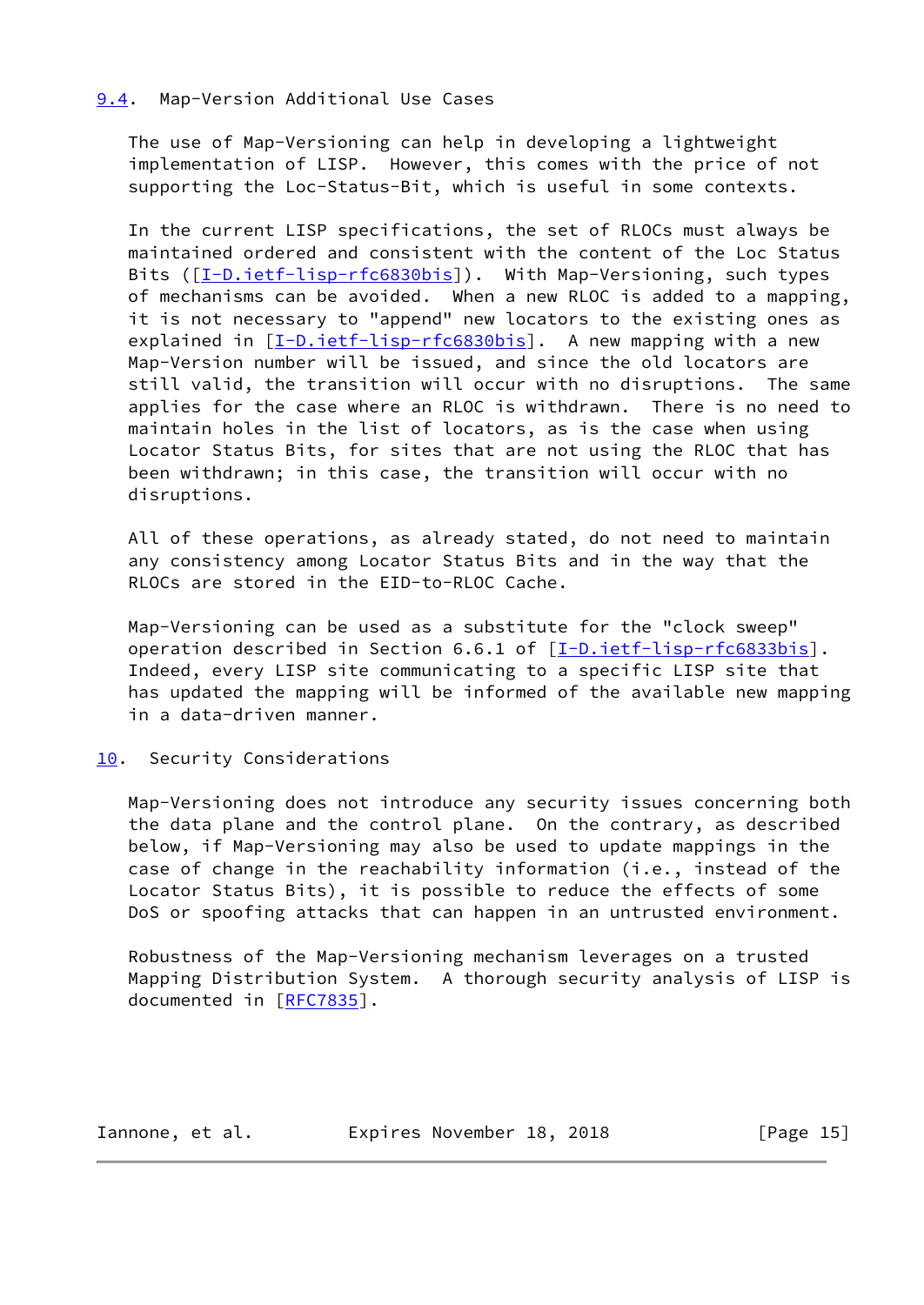### <span id="page-17-1"></span><span id="page-17-0"></span>[10.1](#page-17-0). Map-Versioning against Traffic Disruption

 An attacker can try to disrupt ongoing communications by creating LISP-encapsulated packets with wrong Locator Status Bits. If the xTR blindly trusts the Locator Status Bits, it will change the encapsulation accordingly, which can result in traffic disruption.

 This does not happen in the case of Map-Versioning. As described in [Section 5](#page-6-0), upon a version number change the xTR first issues a Map- Request. The assumption is that the mapping distribution system is sufficiently secure that Map-Request and Map-Reply messages and their content can be trusted. Security issues concerning specific mapping distribution systems are out of the scope of this document. In the case of Map-Versioning, the attacker should "guess" a valid version number that triggers a Map-Request as described in [Section 5;](#page-6-0) otherwise, the packet is simply dropped. Nevertheless, guessing a version number that generates a Map-Request is easy; hence, it is important to follow the rate-limitation policies described in [\[I-D.ietf-lisp-rfc6833bis](#page-20-3)] in order to avoid DoS attacks.

 Note that a similar level of security can be obtained with Loc Status Bits by simply making it mandatory to verify any change through a Map-Request. However, in this case Locator Status Bits lose their meaning, because it does not matter anymore which specific bits have changed; the xTR will query the mapping system and trust the content of the received Map-Reply. Furthermore, there is no way to perform filtering as in Map-Versioning in order to drop packets that do not carry a valid Map-Version number. In the case of Locator Status Bits, any random change can trigger a Map-Request (unless rate limitation is enabled, which raises another type of attack as discussed in [Section 10.2](#page-17-2)).

#### <span id="page-17-2"></span>[10.2](#page-17-2). Map-Versioning against Reachability Information DoS

 Attackers can try to trigger a large amount of Map-Requests by simply forging packets with random Map-Versions or random Locator Status Bits. In both cases, the Map-Requests are rate-limited as described in [[I-D.ietf-lisp-rfc6833bis\]](#page-20-3). However, in contrast to the Locator Status Bit, where there is no filtering possible, in the case of Map- Versioning it is possible to filter invalid version numbers before triggering a Map-Request, thus helping to reduce the effects of DoS attacks. In other words, the use of Map-Versioning enables a fine control on when to update a mapping or when to notify someone that a mapping has been updated.

 It is clear that Map-Versioning does not protect against DoS and DDoS attacks, where an xTR loses processing power when doing checks on the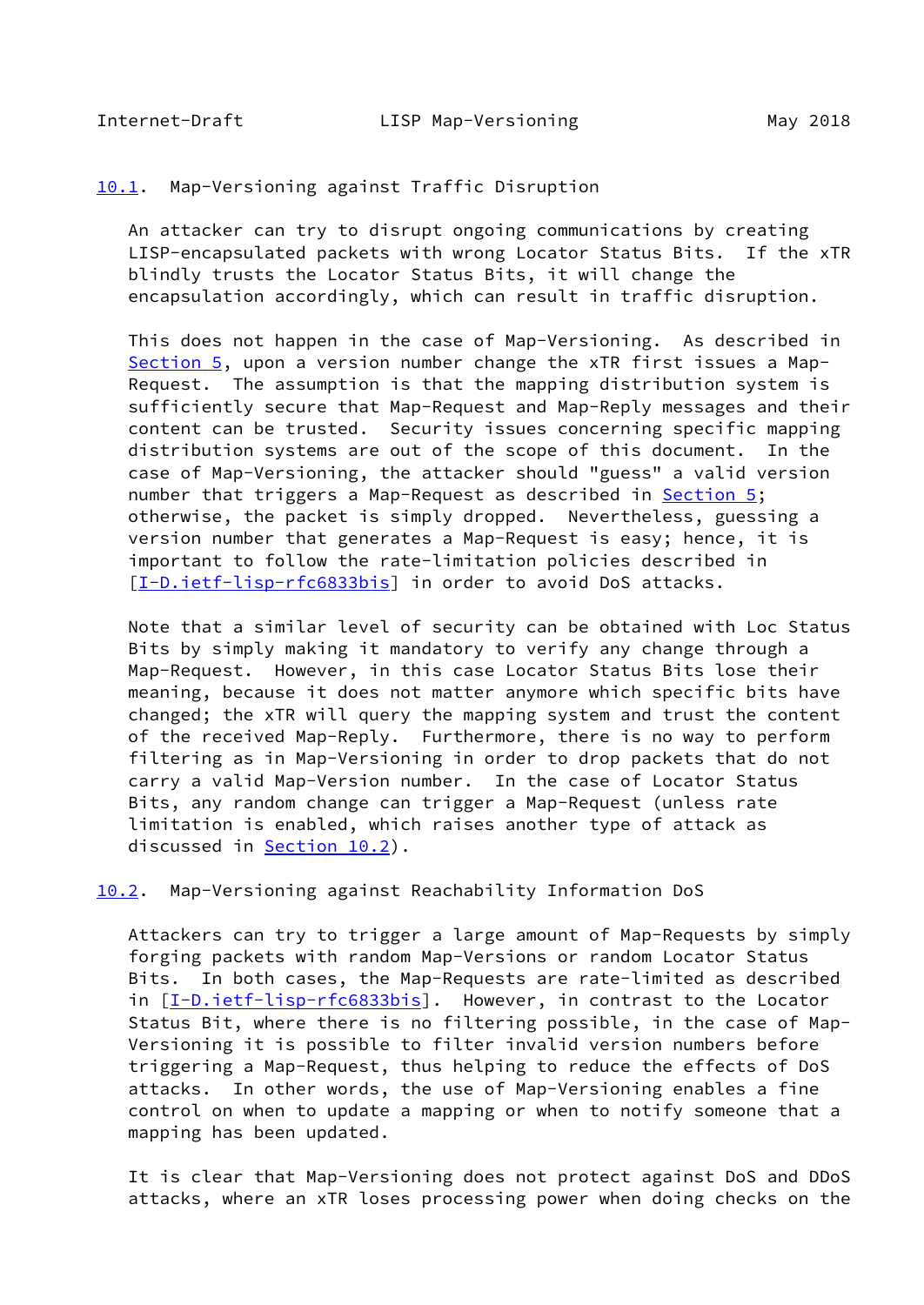Iannone, et al. Expires November 18, 2018 [Page 16]

<span id="page-18-1"></span>Internet-Draft LISP Map-Versioning May 2018

 LISP header of packets sent by attackers. This is independent of Map-Versioning and is the same for Loc Status Bits.

<span id="page-18-0"></span>[11.](#page-18-0) Considerations

 Even without Map-Versioning, LISP requires ETRs to announce the same mapping for the same EID-Prefix to a requester. The implications that a temporary lack of synchronization may have on the traffic are yet to be fully explored.

 Map-Versioning does not require additional synchronization mechanisms as compared to the normal functioning of LISP without Map-Versioning. Clearly, all the ETRs have to reply with the same Map-Version number; otherwise, there can be an inconsistency that creates additional control traffic, instabilities, and traffic disruptions. It is the same without Map-Versioning, with ETRs that have to reply with the same mapping; otherwise, the same problems can arise.

 There are two ways Map-Versioning is helpful with respect to the synchronization problem. On the one hand, assigning version numbers to mappings helps in debugging, since quick checks on the consistency of the mappings on different ETRs can be done by looking at the Map- Version number. On the other hand, Map-Versioning can be used to control the traffic toward ETRs that announce the latest mapping.

 As an example, let's consider the topology of Figure 4 where ITR A.1 of Domain A is sending unidirectional traffic to Domain B, while A.2 of Domain A exchanges bidirectional traffic with Domain B. In particular, ITR A.2 sends traffic to ETR B, and ETR A.2 receives traffic from ITR B.

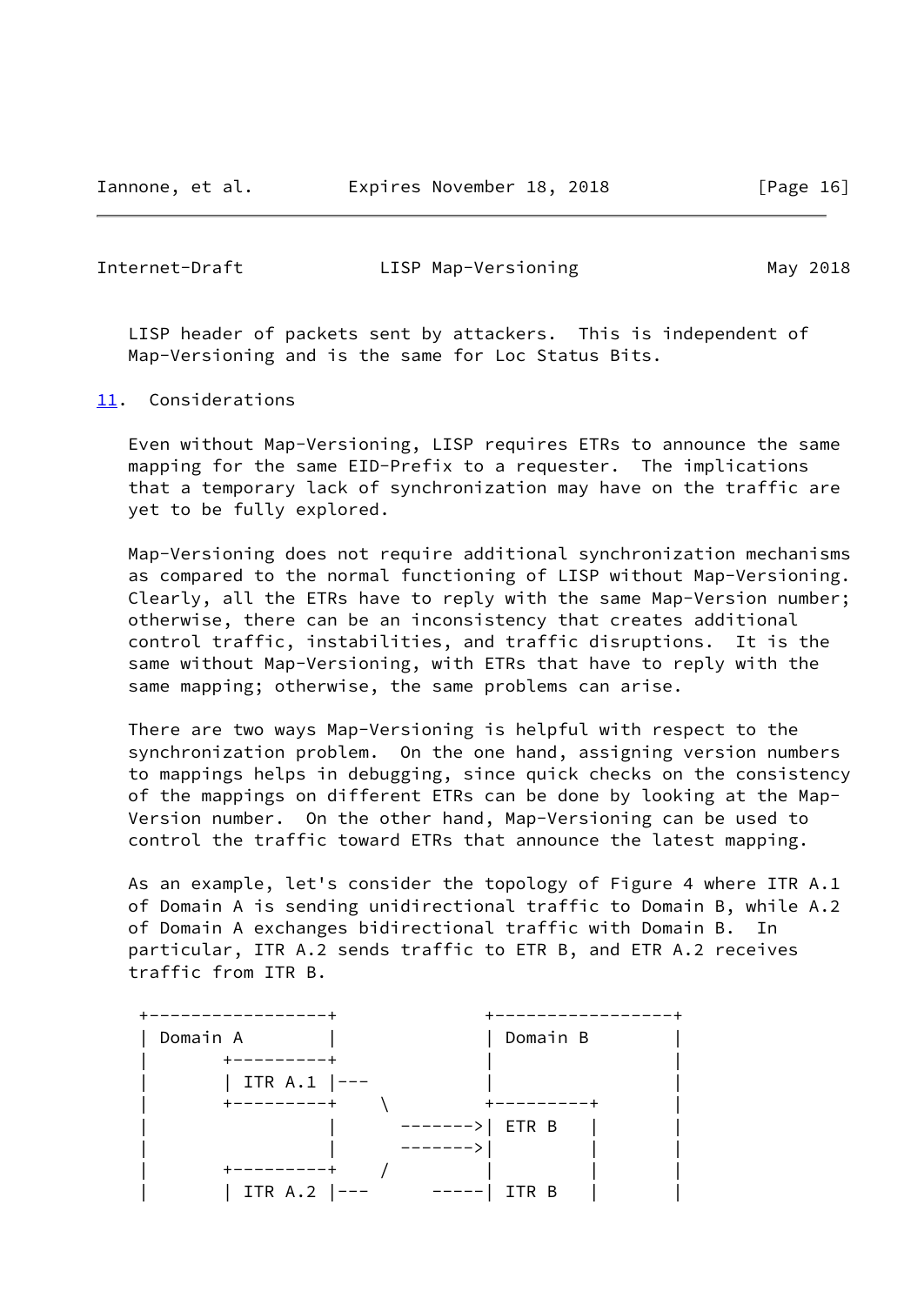

Figure 4: Example topology.

Iannone, et al. Expires November 18, 2018 [Page 17]

<span id="page-19-1"></span>

Internet-Draft **LISP Map-Versioning** May 2018

 Obviously, in the case of Map-Versioning, both ITR A.1 and ITR A.2 of Domain A must use the same value; otherwise, the ETR of Domain B will start to send Map-Requests.

 The same problem can, however, arise without Map-Versioning, for instance, if the two ITRs of Domain A send different Locator Status Bits. In this case, either the traffic is disrupted if ETR B trusts the Locator Status Bits, or if ETR B does not trust the Locator Status Bits it will start sending Map-Requests to confirm each change in reachability.

 So far, LISP does not provide any specific synchronization mechanism but assumes that synchronization is provided by configuring the different xTRs consistently. The same applies for Map-Versioning. If in the future any synchronization mechanism is provided, Map- Versioning will take advantage of it automatically, since it is included in the Record format, as described in [Section 8.](#page-11-0)

## <span id="page-19-0"></span>[12.](#page-19-0) Acknowledgments

 This work hbenefited support from NewNet@Paris, Cisco's Chair "Networks for the Future" at Telecom ParisTech [\(http://newnet.telecom-paristech.fr\)](http://newnet.telecom-paristech.fr). Any opinions, findings or recommendations expressed in this material are those of the author(s) and do not necessarily reflect the views of partners of the Chair.

<span id="page-19-2"></span>[13.](#page-19-2) References

<span id="page-19-3"></span>[13.1](#page-19-3). Normative References

[I-D.ietf-lisp-gpe]

 Maino, F., Lemon, J., Agarwal, P., Lewis, D., and M. Smith, "LISP Generic Protocol Extension", [draft-ietf-lisp-](https://datatracker.ietf.org/doc/pdf/draft-ietf-lisp-gpe-03)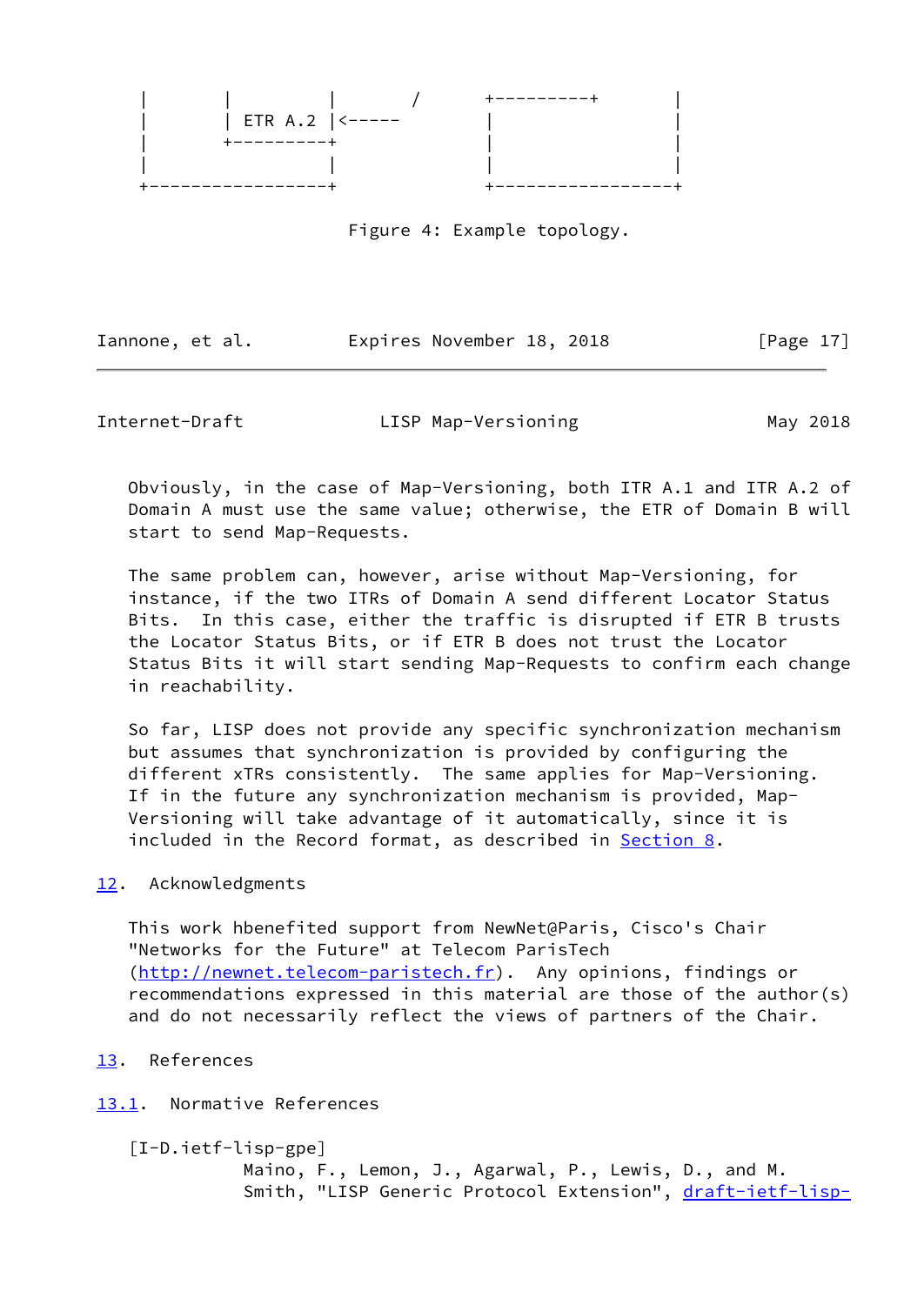[gpe-03](https://datatracker.ietf.org/doc/pdf/draft-ietf-lisp-gpe-03) (work in progress), April 2018.

```
 [I-D.ietf-lisp-rfc6830bis]
```
 Farinacci, D., Fuller, V., Meyer, D., Lewis, D., and A. Cabellos-Aparicio, "The Locator/ID Separation Protocol (LISP)", [draft-ietf-lisp-rfc6830bis-12](https://datatracker.ietf.org/doc/pdf/draft-ietf-lisp-rfc6830bis-12) (work in progress), March 2018.

```
 [I-D.ietf-lisp-rfc6833bis]
```
 Fuller, V., Farinacci, D., and A. Cabellos-Aparicio, "Locator/ID Separation Protocol (LISP) Control-Plane", [draft-ietf-lisp-rfc6833bis-10](https://datatracker.ietf.org/doc/pdf/draft-ietf-lisp-rfc6833bis-10) (work in progress), March 2018.

| Iannone, et al. | Expires November 18, 2018 | [Page 18] |
|-----------------|---------------------------|-----------|
|-----------------|---------------------------|-----------|

<span id="page-20-1"></span>

Internet-Draft LISP Map-Versioning May 2018

 [RFC2119] Bradner, S., "Key words for use in RFCs to Indicate Requirement Levels", [BCP 14](https://datatracker.ietf.org/doc/pdf/bcp14), [RFC 2119](https://datatracker.ietf.org/doc/pdf/rfc2119), DOI 10.17487/RFC2119, March 1997, <[https://www.rfc-editor.org/info/rfc2119>](https://www.rfc-editor.org/info/rfc2119).

# <span id="page-20-0"></span>[13.2](#page-20-0). Informative References

- [RFC6832] Lewis, D., Meyer, D., Farinacci, D., and V. Fuller, "Interworking between Locator/ID Separation Protocol (LISP) and Non-LISP Sites", [RFC 6832,](https://datatracker.ietf.org/doc/pdf/rfc6832) DOI 10.17487/RFC6832, January 2013, <[https://www.rfc-editor.org/info/rfc6832>](https://www.rfc-editor.org/info/rfc6832).
- [RFC7835] Saucez, D., Iannone, L., and O. Bonaventure, "Locator/ID Separation Protocol (LISP) Threat Analysis", [RFC 7835](https://datatracker.ietf.org/doc/pdf/rfc7835), DOI 10.17487/RFC7835, April 2016, <[https://www.rfc-editor.org/info/rfc7835>](https://www.rfc-editor.org/info/rfc7835).

Authors' Addresses

 Luigi Iannone Telecom ParisTech

EMail: ggx@gigix.net